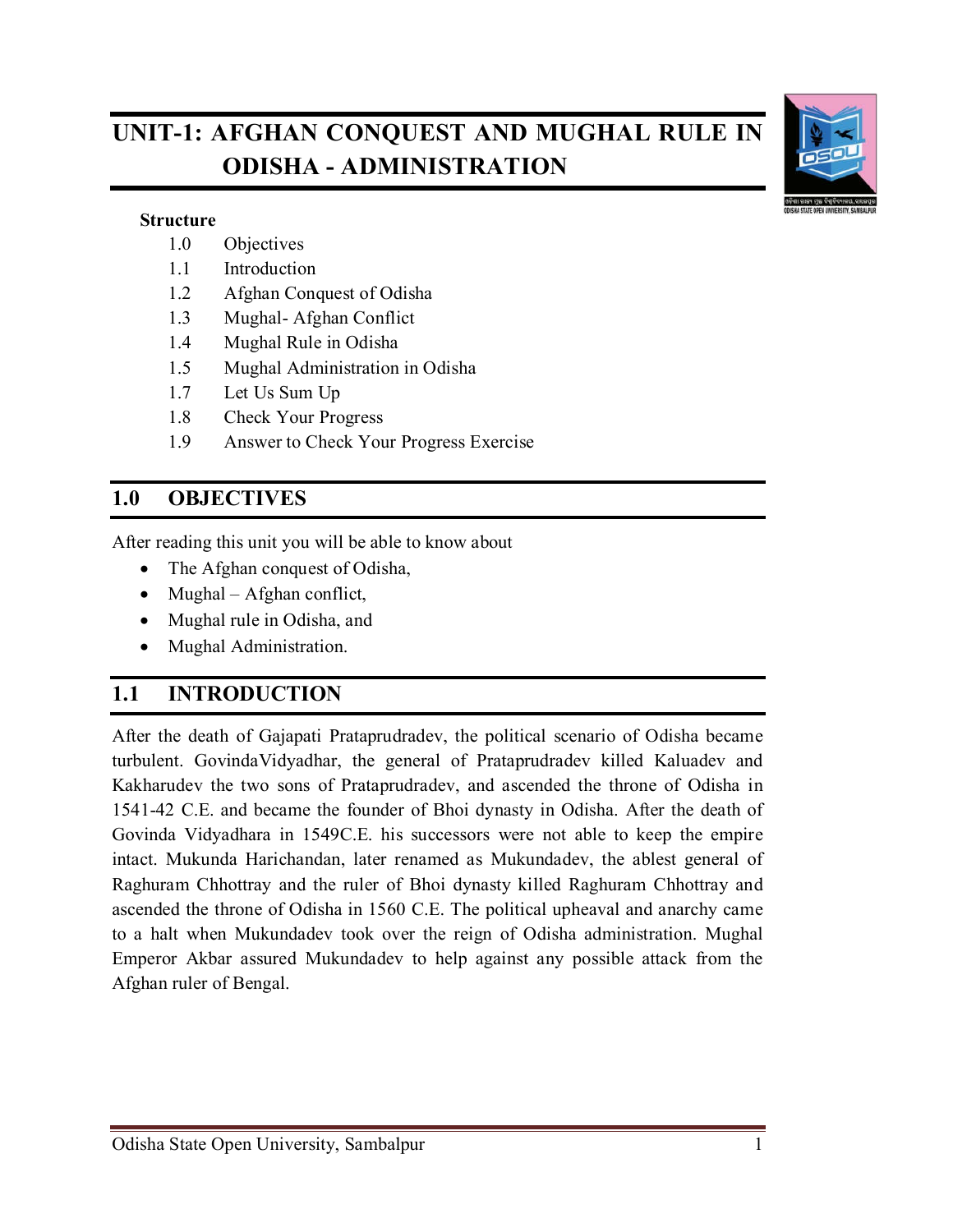# **1.2 AFGHAN CONQUEST OF ODISHA**



Sulaiman Khan Karrani, the younger brother of Taj Khan Karrani ( the founder of Karrani dynasty in Bengal ) became the Sultan of Bengal in 1565 C.E.after the death of his brother.

Sulaiman maintained as a vassal state of Mughal Emperor Akbar in Bengal. He didn't establish his coinage and honored Akbar as the Supreme ruler of Bengal by reading Akbar's name in Khutbah during the prayer at mosques in Bengal.

In 1568 C.E. Sulaiman sent his son Bayazid Khan and general Kalapahada against Mukundadev of Odisha. When Akbar was busy in the conquest of Chittor, he took advantage. Mukundadev fought with the Bengal army at Gohiratikiri (near Jajpur ) and was defeated and killed on the battlefield in 1568 C.E. The victory of Odisha was one of the glorious and unique military achievements of Sulaiman Khan Karrani. Kalapahada, the general of Sulaiman Khan Karrani sacked the Jagannath temple and took Puri under the control of Afghan. Sulaiman Khan appointed Ismail Khan Lodhi as the Governor of Odisha.

In 1573 C.E. Sulaiman Khan Karrani died before the consolidation of Afghan power in Odisha. He was succeeded by Bayazid Khan Karrani, the younger brother of Bayazid hold a huge army against Hassan. He killed Hassan and became the Sultan of Bengal. He consolidated the sovereign power of Bengal by introducing his own coin and Khutbah.

# **1.3 MUGHAL- AFGHAN CONFLICT**

Emperor Akbar took a bold step against Daud Khan Karrani and sent Raja Todarmal to Bihar to help Munim Khan, the Governor of Bihar. With the arrival of Akbar's army, Daudleft Biharand returned to Bengal. Daud fled to Cuttack and moved forward and backward between Cuttack and Jaleswar keeping a close watch on the advance of Mughal army. Finally, in the battle of Tukaroi which took place at modern Balesore, six miles west of Jaleswar on the bank of the river Suvarnarekha. Daud was defeated by the combined army of Mughal led by Munim Khan and Todarmal. Daud had no alternative but to rush towards Cuttack.

### **Downfall of Daud**

Mughal army led by Todarmaland reached Kaikalghati (Bhadrak), following Daud which is described in the Ain-i- Akbari of Abul Fazal. Munim Khan also joined Todarmal with a grand army on the bank of the river Mahanadi. The situation became crystal clear to Daud and Munim Khan forced Daudto to surrender. Finally, Daud surrendered before the court of Munim Khan on 12th April 1575 C.E. A treaty was signed between Daud and Munim Khan. According to the treaty, Daud promised not to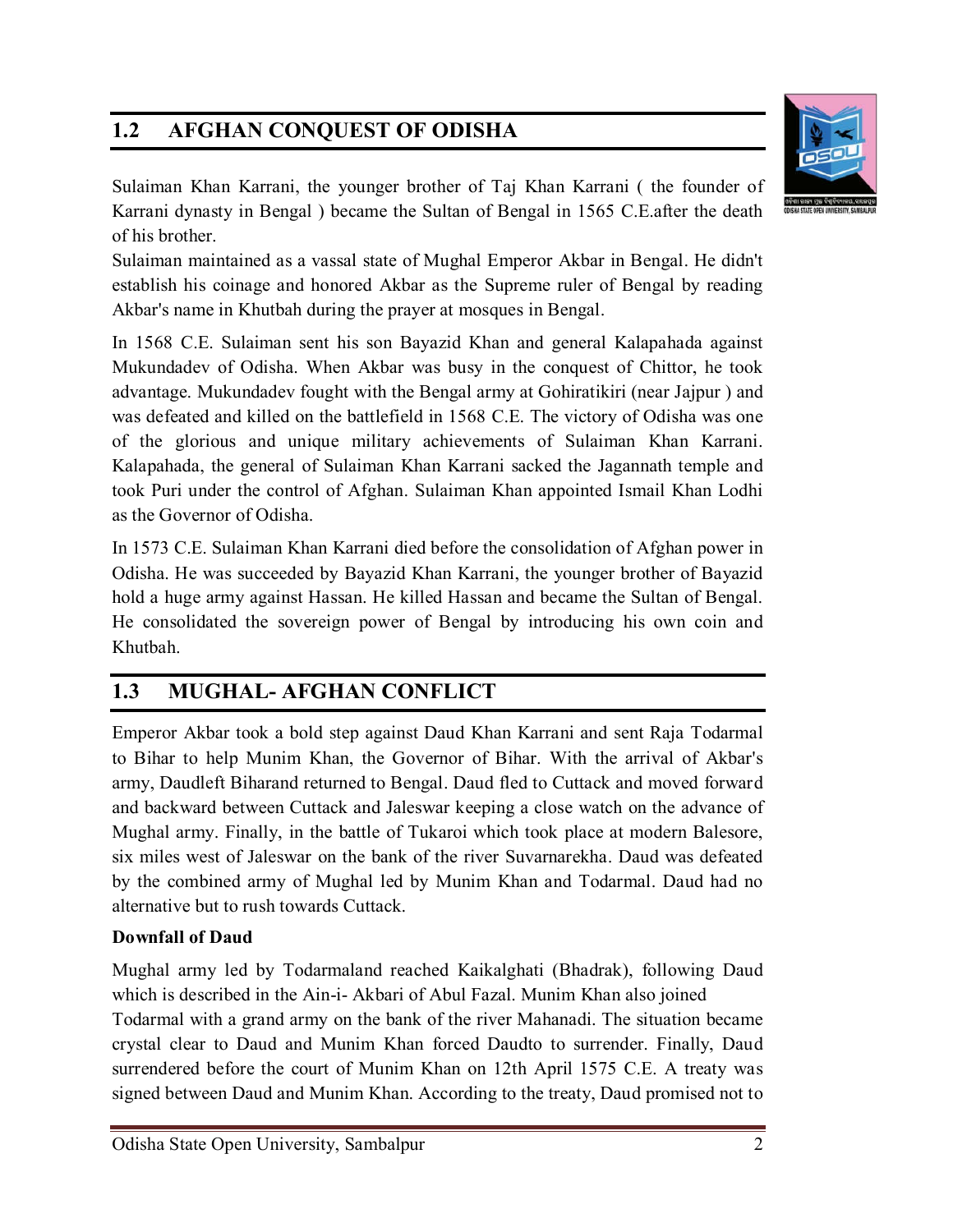show any hostile attitude against Akbar. The deed prepared by Munim Khan got Akbar's approval. Daud got Odisha and Munim Khan became the Governor of Bengal.

### **Diplomacy of Daud**

After Munim Khan died on 23 October 1575 C.E.Daud ignored the humiliating treaty and started a revolt against the Mughals. Marched towards Bhadrak and killed NazarBahadur, the Governor of Akbar.Daudproceeded towards Jaleswar.Smelling the scent of the attack, Murad Khan the Mughal Officer fled away to Tanda, and Jaleswar was reoccupied by Daud. Thus Daud was able to capture Bengal and Odisha.

### **Suppression of the rebels by Akbar**

To punish DaudKarrari and Afghans, Akbar appointed HussainQuli Beg entitled Khan-i- Jahan assisted by Todarmal to lead an expedition against Afghan. In the meantime, Akbar sent Muzafar Khan to join the imperial army on  $10^{th}$  July 1576 C.E. Almost all the leaders of the Afghans met their end and the Afghans were utterly defeated by the Mughal Army. Daud was captured and later he was killed by the Mughals.

# **1.4. MUGHAL RULE IN ODISHA**

After Daud Khan Karrani's death, Odisha was annexed to Akbar's empire. Between 1576 to 1605 C.E. the Mughal Officers of Bengal spent thirty years attempting to drive the Afghans out of Odisha and wanted to implement Mughal administration, but were not able to implement it effectively until the death of Akbar. Muzaffar Khan Turbati was appointed as Governor Odisha after the death of HussainQuli Begin 1578 C.E.

## **Suppression of Afghan rebels by Akbar**

Todarmal returned to Delhi in 1582 C.E. after establishing the Mughal rule in Odisha. Meanwhile, Khan-i-Jahan was appointed as the Mughal Governor of Bengal. QutulLohari, a prominent supporter of DaudKarrani supported by Mausam Khan had established his authority over Odisha.QutulLohari advanced towards Hoogly and defeated the Mughal Founder Mohammad Nizat Khan at Salimabad on 27 March 1583 C.E. The Afghan rebels led by Mausam Khan and QutulLohari, met the Mughal army. The Afghans were defeated by the troop of Mughal Mausam Khan and other Afghanrebels left the companion of QutulLohari and surrendered before Akbar. Butinspite of Mughal attacks until 1593 C.E.QutulLohari enjoyed his days in Odisha.

## **Mughal- Afghan Treaty**

Akbar sent one of his trusted Generals Raja Man Singh to teach a lesson toQutulLohari, the Afghan ruler of Odisha. Meanwhile, QutulLohari died and was succeeded by his son. As the son ofQutulLohari was a weak ruler, his WazirKhwaza Isa wanted a peaceful relationship with the Mughals. A treaty between the Afghan and

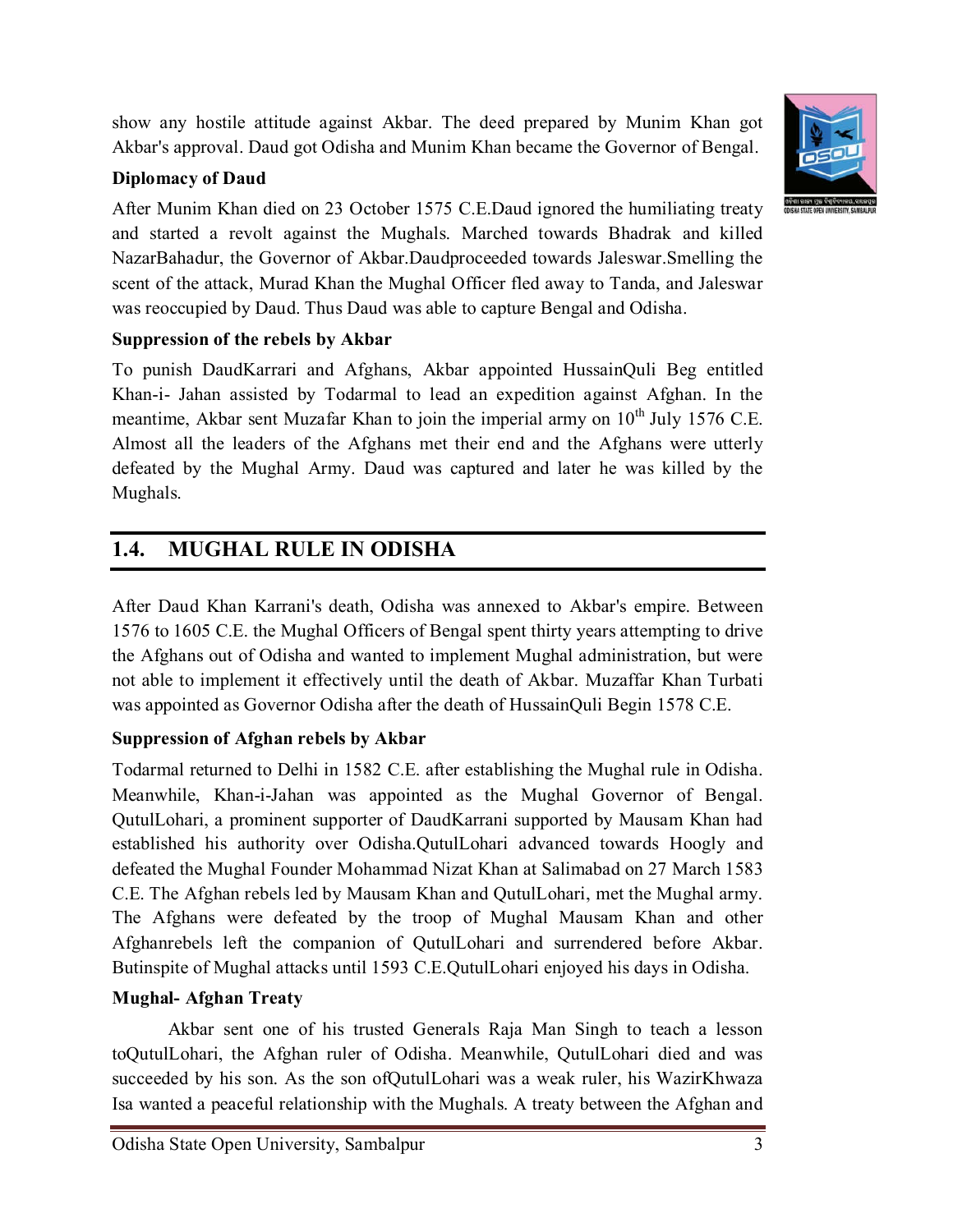Mughal general Mansingh was signed on 15 August 1590 C.E. with the following terms and conditions.

- Coins shall bear the Emperor's name and the khutaba shall be read in the honour of the Moghuls.
- The Afghan ruler of Odisha shall be subordinate and loyal to the Moghuls.
- Jagannath Temple (at Puri) and its surrounding area would be ceded to the Moghul Emperor.

### **Position of Ramachandradev and fall of Sarangagarh**

Ramachandradev the then king of Odisha was not satisfied with the treaty because his power and position as theCustodian of God Jagannathwas not placed in the Treaty. On the other hand NasirKhan, the ruler of Afghan and his followers captured the Temple of God Jagannath in 1592 C.E.showing their dissatisfaction to the treaty Raja Ramachandradev undoubtedly supported the Afghans. Man Sing the Moghul general defeated the Afghans and drove them to Cuttack in a fight on 10 April 1592 C.E. on the bank of river Subarnarekha.

### **Fall of Sarangagarh**

The Afghans were unable to maintain their position at Cuttack because of the Mughal army and fled away to the fort of Sarangagarh followed him and Mansingh marched towards Khordha while Raja Ramachandradev remained at the fort. He did not send any assistance to the Afghans atSarangagarh. The Afghans surrendered after feeble resistance and Sarangagarh was caught hold.

Raja Ramachandradevin 1593 C.E., demonstrated his loyalty to Akbar by meeting peace with Mansingh. Akbar recognized him as the protector of the PuriJagannath temple. He was also offered the rank of Mansabdar, with a salary of three thousand and five hundred rupees. With the surrender of Ramachandradev in 1953 C.E., the Mughals captured Odisha driving away from the Afghans.

### **Odisha under Akbar**

After the death of Daud Karrani Raja Todarmal peace-fully administered Odisha. Mughal Emperor Akbar recognized Raja Ramachandradev as the legitimate successor of the Odisha Gajapati's, and he assumed the title of Gajapati. In a diplomatic way Mansingh also satisfied the two sons of Mukundadev by giving them the Zamindari of Aul and Patia. Mansingh implemented Todarmal's revenue system. Akbar did not intervene in the matters of PuriJagannath Temple during his reign and Odisha became an integral part of Bengal Subah which was ruled from Bengal's capital.

### **Odisha under Jahangir**

Jagangir ascended the throne of Mughal Empire in 1605 C.E. after the death of Akbar. He was not liberal to Odisha like Akbar. He intervened in the internal administration



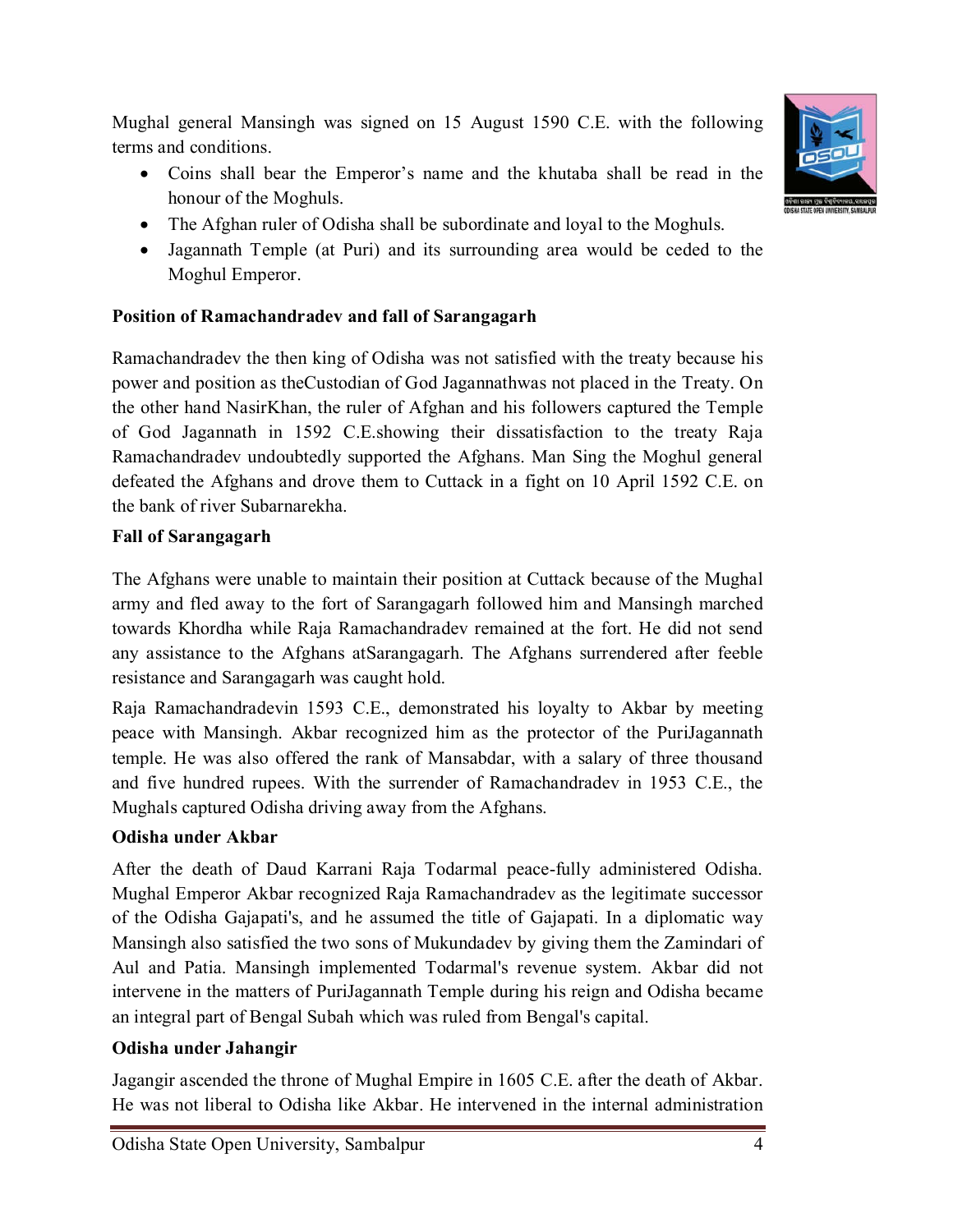of Odisha and the temple of God Jagnnath. Odisha became a separate Subah and appointed Hasim Khan as the Governor of Odisha. Raja Kesu Das Manu, a subordinate of Jahangir marched against Purusottam Dev the king of Odisha to materialize the dream of his master. Puri was occupied during the car festival. In 1611 C.E. Kalyamala became the Governor by replacing Hasim Khan. He occupied Khordha and a humiliating treaty was signed with king Purusottamdev of Khordha. After the death of Purusottamdev his son Narasinghadev became the ruler of Khordha and remained loyal to the Mughal Emperor Jahangir. But latter he lost the sympathy of Jahangir because he greeted the rebellious Prince Khurram (Sahajahan) in Odisha. Odisha became a separate province during the period of Jahangir.

#### **Odisha under Shah-Jahan**

Muhammad Baqar Khan was appointed Governor of Odisha following Shah Jahan's accession to the Mughal throne in 1628 C.E. After the death of Jahangir, Muhammad Baqar Khan occupied Mansurgarah; Baqar Khan was appointed Governer of Odisha in 1632 C.E. in place of Muta Quad Khan. He granted permission to captain Ralph Cartwright to establish a factory of East India Company at Hariharpur. According to William Burton's account, the East India Company established factories in the Balasore and undivided Cuttack districts during this time. There was no invasion on Khordha on behalf of Mughal Governor of Odisha and the Mughals were never involved in the matters of the Jagannath temple at Puri during SahJahan's rule.

#### **Odisha under Aurangezeb**

In 1658 C.E. Shah Jahan was ill and DaraShikoh took on as the royal regent. This led to a war of succession in which Aurangezebemerged victorius in 1659 C.E.He also imprisioned his own father, who later died in 1666 C.E. During this period of instability in the Mughal Empire several chieftains in Odisha declared their independence. Khan-i-Duran was appointed the Governor under Aurangzeb and he ruled from 1660 C.E. to 1667 C.E. During this period, he crushed several rebel chieftains and subdued Mukundadev-I, the then king of Khordha. During Aurangzeb's time, Governor Junaid broke the famous Sarala temple of Jhankad in the present Jagatsinghpur district and a good number of temples at Jajpur for which Aurangzeb's rule were unpopular in Odisha.

## **1.6. MUGHAL ADMINISTRATION IN ODISHA**

Establishing a firm rule in Odisha, Mughal Emperor Akbar introduced a well-planned system of administration in Odisha which was discharged very efficiently. The Governor's appointment by the Mughal Emperor in Odisha became very careful in looking after the revenue administration. Todar Mall divided Odisha into Five Sarkars in 1582 C.E. These were Jaleswar Sarkar (extending from river Rupanarayan to

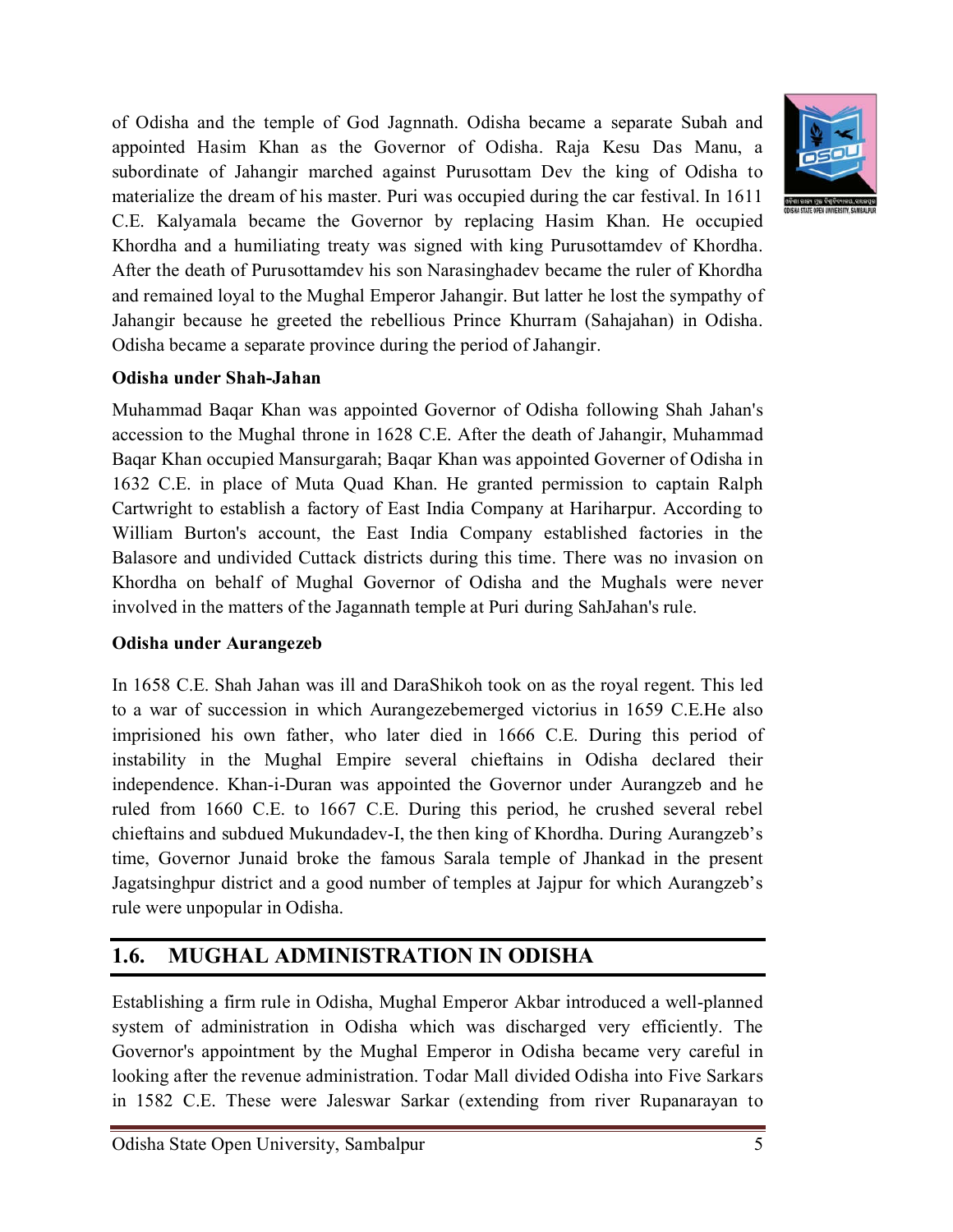Budhabalanga), BhadrakSarkar (extending from river Budhabalanga to Brahmani), Cuttack Sarkar (extending from river Brahmani to Chilika Lake), Kalinga-dandapat (South Odisha), and Rajahmundry (North Andhra).



### **Land Revenue System**

The Mughals had applied a reasonably and well-structured system of revenue collection. Land revenue continued to have an important source of income for the state during the time of Akbar. Todarmall, the wise revenue Minister of Akbar introduced bandobast (settlement) in Odisha popularly known as Tankhwa Raqmi. Accordingly, Odisha was divided into two regions, the Mughalbandi and the Gadjat. The areas under the direct control of Mughals were called Mughalbandi and the areas under the direct control of the native kings were called as Gadjatas. The Gadjatas were submissive to the Mughal emperor by paying fixed annual peshkash; the settlement acknowledged the hereditary chiefs of the Gadjatas called Zamindars. Raja Mansingh gave a final shape to the system of Todar Mall in 1593 C.E. The King of Khordhawas a prominent state of the Zamindari system.

### **Administrative division**

The head of the province was Subahdar and later on, he was called Nazim. Next to him was Diwan. The Subahdar was responsible for the executive, criminal Justice, and general supervision. The Diwan was responsible for revenue and civil justice. These two officers were directly responsible to the Emperor. The Choudhury, Muqaddams, and Quanungos played a dominant role in the field of revenue collection. The Province or Subah was divided into five Sarkars. The head of the Sarkar was Fauzdar. The Sarkars were again divided into Mahals or Praganas. Choudhury was the

head of the Mahal. Mahals or Praganahs were divided into Taluqs. Taluqdar was the head of the Taluq. Mouza was the last unit of administration, which was under Muqaddam. The Kotwal looked after the administration in the town. Village Panchayats were to look after village administration.

### **Revenue Administration of Aurangzeb**

The revenue system drastically changed during the reign of Aurangzeb. In 1728 C.E.MurshidQuliKhan introduced a system known as Zanma Kamal. In this settlement, the rate was specified n terms of cowrie (Kaudi) currency. Odisha was divided into 12 sarkars having 258 Mahals.

#### **Judicial administration**

The judicial administration in Mughal Odisha was vested normally in three agencies. The Emperor and his agents, the Subahdar in the province and the Fauzdar in the Sarkar. The Kotwal usually administered political cases.The sacred law or shariwas administered by the Quazi the Judge. His juricdictionwas beyond issues connected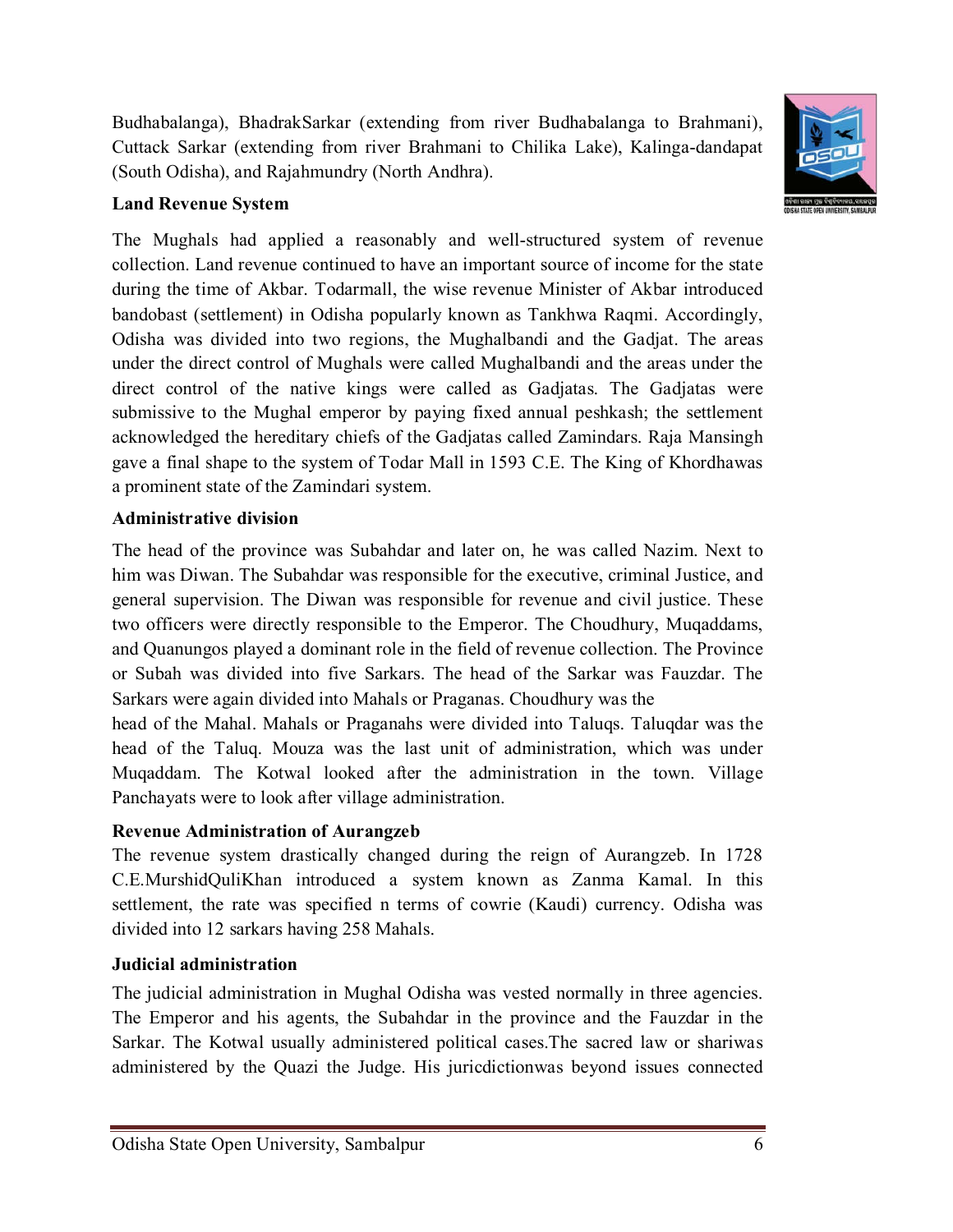with religion and included disputes connecting family, law, marriage, inheritence, and criminalcases.



#### **Military administration**

The Mughal army was Turves type in origin. It is apparent that for the smooth continuity of the Mughal rule in Odisha, The Muslim Governorswould has recruited local people as soldiers. Cuttack must have played recruiting ground for this selection. Vast field before Barabati even exists today in Cuttack, famous as QuilaPadia was used for recruitment in the later period. The army was divided into distinct groups each under its separate commander. The Mughals relied more upon the cavalry than on the war elephants. Artillery entered the scene during this period. Weapons of the Mughal army generally consisted of swords, shields, bows, arrows, mace, battle axes, and flint guns, light and heavy guns.

### **Attitude towards the religions of Odisha**

During the reign of Akbar and Shah Jahan, the Mughal administration had taken a tolerant view in the field of religion. But, being a stunch Sunni-Muslim, Aurangzeb wanted to deal with the Hindus of Odishas corn and concept. He imposed pilgrim tax upon the Hindus who visited the temples of God Jagannath. Prof. JadunathSarkar in his book, 'History of Aurangzeb' mentions about the temple destruction order of Aurangzeb in Odisha. He ordered the destruction of newly built temples in Odisha. During his reign the administration of the temple of God Jagannath at Puri got a setback and some festivals of the temples could not be performed in proper time. Aurangzeb strongly favored the cause of Muslims in Odisha. During his period huge

lands were granted to the Ulemas, Maulavis, holy men, and downtrodden Muslims in Odisha. Shaikh Abdul Khair of Golapara and ShaikhBarkhudar of Cuttack received Maddad-i- Mesh (grant of land for religious purpose) in form of land which shows his Muslim favor.

### **1.7 LET US SUM UP**

Mukund Dev was the last ruler of independent Odisha. After he died in 1568 C.E., Odisha lost its freedom and was captured by the Afghans and Mughals in turn. Daud the then Afghan ruler of Bihar had spread over his rule in Odisha. During the reign of Akbar, Todar Mall led the Mughal army against Daud. HussainQuali Beg was also merged in the suit. Daud was easily maneuvered and surrended before the Moghals.

It took nearly thirty years (from 1576 to 1605 C.E.) for the Mughals to wash the Afghans totally out of Odisha. Odisha was annexed to Moghalsempire after the fall of Daud and during Akbar. This situation also was accompanied by a treaty in 1590 C.E. between the Afghans and the Mughals. As a result, Cuttack came under the direct control of the Moghals. As Akbar's greatness is well-known history, Rama Chandra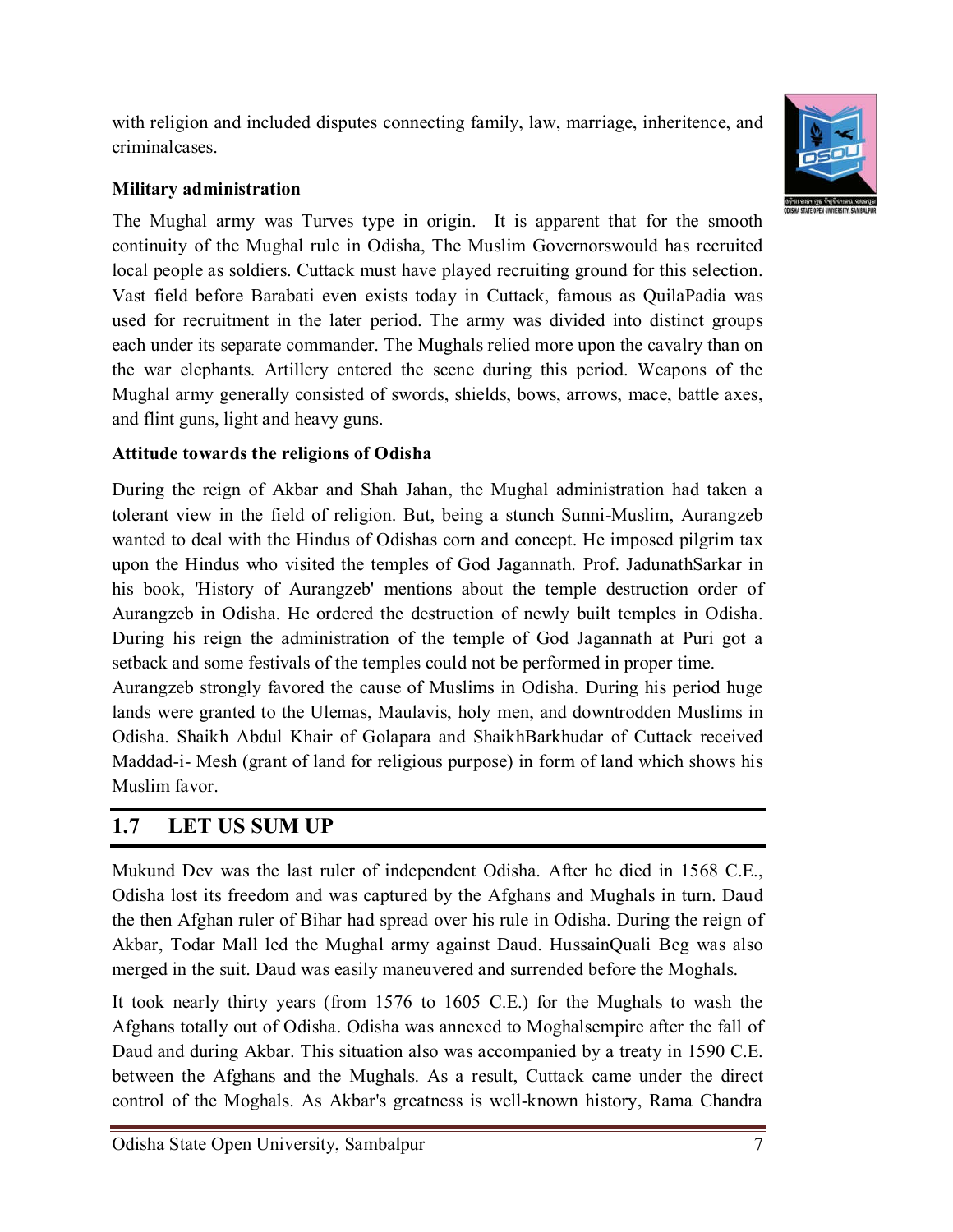Dev of Odisha showed his loyalty to Akbar, and in 1593 C.E. and Odisha's occupation by the Moghals was full-fledged.



As stated earlier, the main aim of the Mughals was to extract money or kinds from Odisha. They had some administrative reforms in the state to facilitate their extraction. They divided Odisha into two political zones: Moghalbandi and the Gadajats.

Again and for revenue collections in Odisha, Todar Mall, the revenue minister of Akbar further divided Odisha into five Sarkars in 1582 C.E. To facilitate land revenue collection, Todar Mall introduced the bandobast (settlement) of land which was known as TankhwaRaqmi.Mushidquali khan in 1728 C.E. introduced a new system in Odisha known as Jamma Kamal. The Choudhury, Muquadams, and Quanungoes were the officials responsible for revenue collection.

The Judicial administration had the Emperor at the top and the Subahdar and the Faujdar to settle the civil and other disputes. Mughal Emperor Akbar and Shah Jahan took a tolerant view in the matters of God Jagannath temple at Puri. Shahjahan favoured the cases of Muslims in Odisha. Thus the Afghan and Moghal administration in Odisha bears no such significance.

### **1.8 CHECK YOUR PROGRESS**

- 1. Discuss the Mughal-Afghan conflict in Odisha.
- 2. Write a note on the Mughal rule in Odisha.
- 3. Give an account of the Mughal administration in Odisha.
- 4. Write a short note on the revenue system of Mughals in Odisha.
- 5. Write a brief note on the Moghul's attitude towards the religion of Odisha.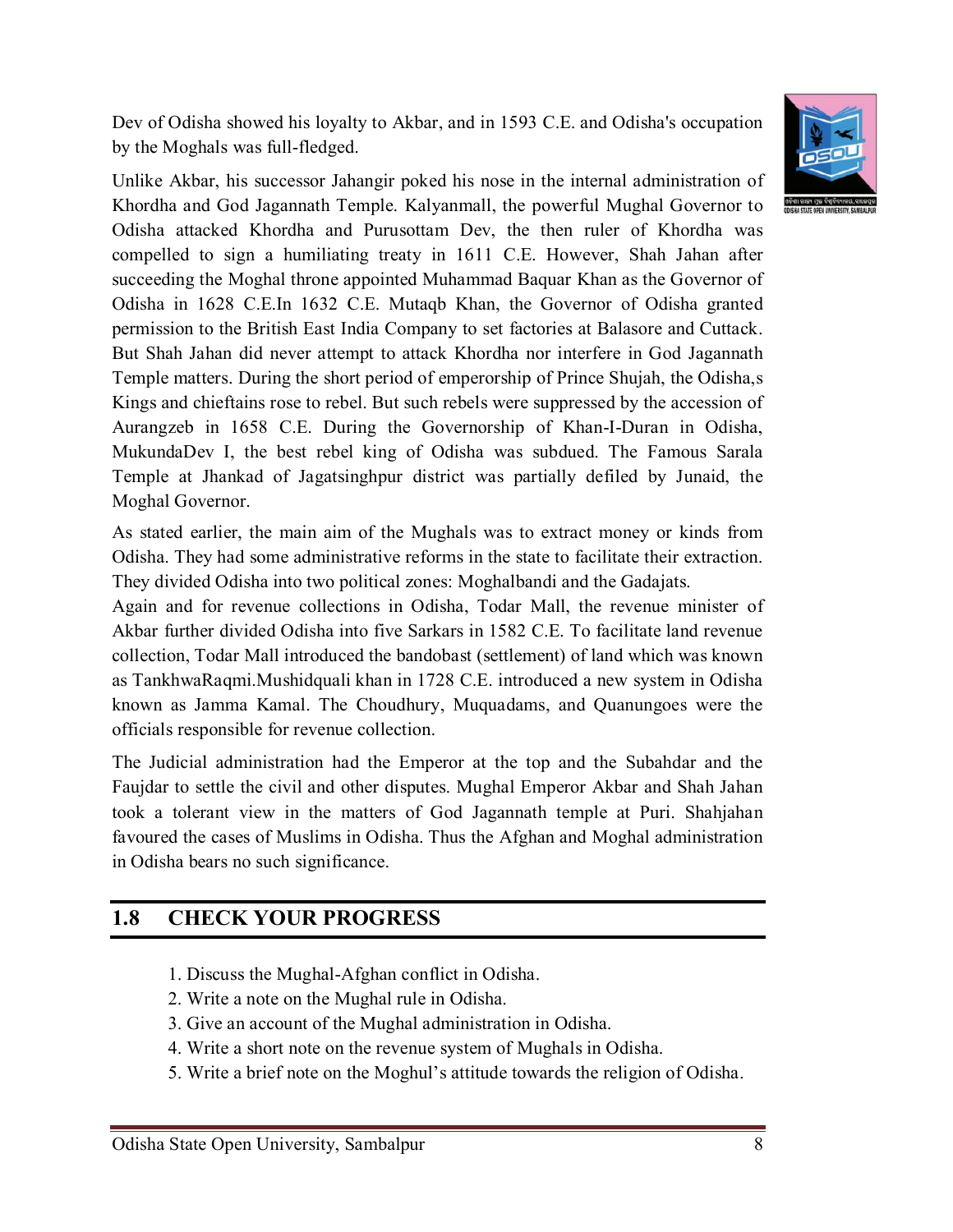

# **1.9 ANSWER TO CHECK YOUR PROGRESS EXERCISE**

- 1. See Section 1.3
- 2. See Section 1.4
- 3. See Section 1.6
- 4. See Section 1.6
- 5. See Section 1.6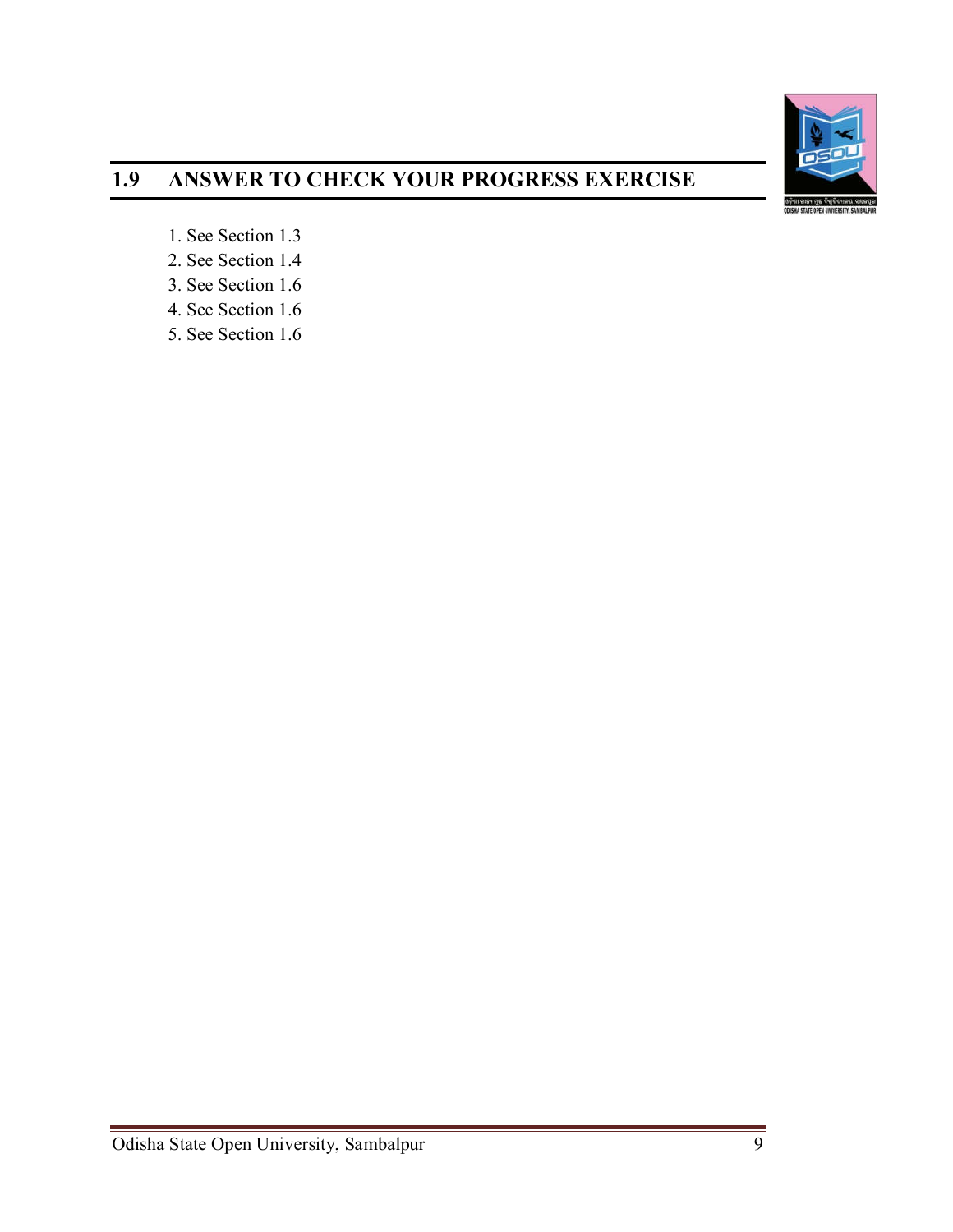# **UNIT-2: MARATHA RULE IN ODISHA - ADMINISTRATION**



#### **Structure**

- 2.0 Objectives
- 2.1 Introduction
- 2.2 Maratha Rule in Odisha
- 2.3. Maratha Governors in Odisha
- 2.4. Maratha Administration in Odisha
- 2.5 Let Us Sum Up
- 2.6 Check Your Progress
- 2.7 Key Words
- 2.8 Answer To Check Your Progress Exercise

### **2.0 OBJECTIVES**

After reading this unit you will be able to know about

- Maratha occupation of Odisha,
- Maratha rule in Odisha, and
- Maratha administration in Odisha.

### **2.1 INTRODUCTION**

Military power of the Marathas was a challenge to the Mughal rule in India at the later period. Peshwa BajiRao (1740-1761) repeatedly invaded Bengal between 1742-1751. Alivardi Khan (1740-1756) the then Nawab of Bengal gave a part of Odisha to the Marathas in order to avoid their frequent loot.

The Maratha rule in Odisha was essencially military in nature and a replica of th Mughal administration.The then Odisha was politically divided into two regions:- (a) The Garjat states which consisted of 24 chieftains (puppet leaders) and (b) Mughalbandi. The Garjat rulers holded land by paying feudal fee. There were 24 such states. The Mughalbandi area spread over the coastal Odisha ranged from Suvarnarekha in the north to the Chilikalake in the south. The Rajas of Kanika, Dhenkanal, Ranapur, Badamba, Athagara, Kujanga, Aul and Mayurbhanj retained their importance during Marathas rule.

The Maratha Governors did not interfere in the internal administration of these Garjat chiefs. The feudatories had to pay tribute in form of gift or wealth like gold, farm produces or slaves to the Raja of Nagpur. The scenario of Mughalbandi area under direct Mughal rule was something different. The main aim of the Marathas was to get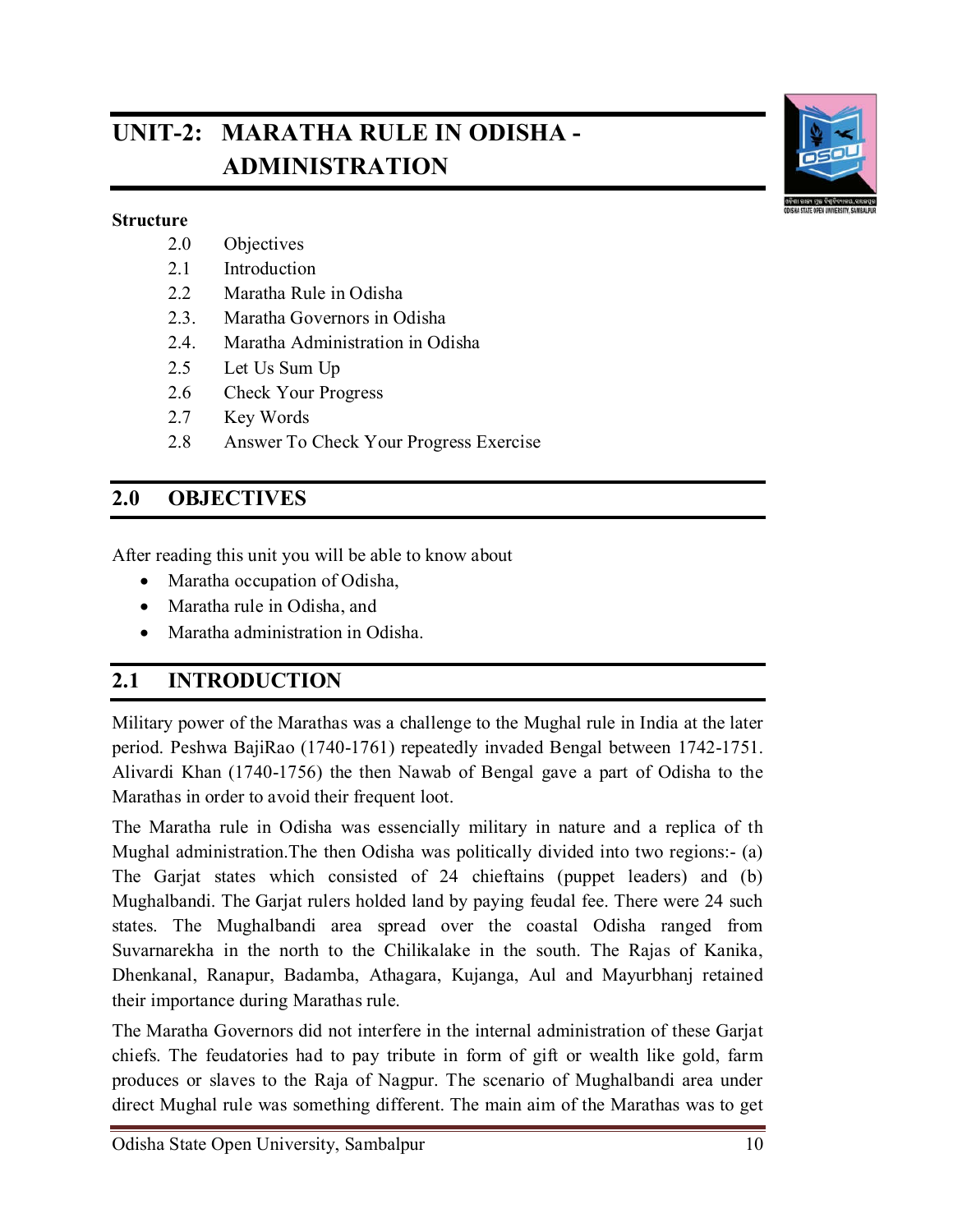wealth and revenue. The Mughalbandi area was divided into 150 praganas or group of villages otherwise known as the subdivision of a district which were managed 32 Amils or local diwans. Each Pragana was further divided into three, four or more Mahalas or allotments. Amil or the Revenue commissioner was empowered to assess different taxes and ensure collectionof the tax through other different revenue officers. The Marathas granted various allowances in terms of money or land to the revenue officers along with other expenses. Tax was imposed based on the amount of land under cultivation. The Maratha rulers imposed heavy customs duties which discouraged cotton cultivation in Odisha. The intention behind this discouragement was that the peasants or cultivators of Odisha will be bound to produce rice in plenty so as to meet the demand of the Maratha rulers at Nagpur.



During Maratha's rule, Odisha was producing salt in plenty of salt which provided a considerable tax to the Marathas towards the end of  $18<sup>th</sup>$  century, there was a business dispute between Marathas and British East India Company which was centered on salt. The Maratha rulers built good roads to connect Odisha with Bengal, Madras and Nagpur. These roads were not made for the people. The aim was to make the administration easy from Nagpur. Taxes were collected at toll gates from the people coming from outside Odisha. The Marathas were not pro-people but pro- Brahmin. They liked to project themselves as Hindus. So they somehow reformed God Jagannath temple administration and policy. Their intention might be such that majority of the Odisha's were Hindus or to get revenue. They imposed pilgrim tax on the devotees which was a major source of their revenue as people from all over India visited God Jagannath. Near about 9 lakh revenue was collected from the temple which was an exorbitant amount in that time.

The Marathas were tyrants in the matter of collecting revenue. They thought Odisha as a mulching cow and extorted maximum rent from the Odishas which ignited the fire of dissatisfaction and outrage among the inhabitants. Frequent change of Governors defiled the social-erna of Odisha making the administration more hostile as the new Governors had different administrative policies. Non prevelance of law and frequent march of the British troops were perhaps the reasons that began a mass upsurge against the Marathas.This paved the way for the British occupation of Odisha in 1803.

## **2.2 MARATHA RULE IN ODISHA**

Decline of the Mughal administration in India created a fare-weather for the Bengal Nizams to exercise their control over Odisha.In 1568 C.E. the region 0f Odisha was conquered by the armies of the sultanate of Bengal led by the econoclast general Kalapahad.Thisinvation by Kalapahad found in the folk-lores and fales of Odisha.On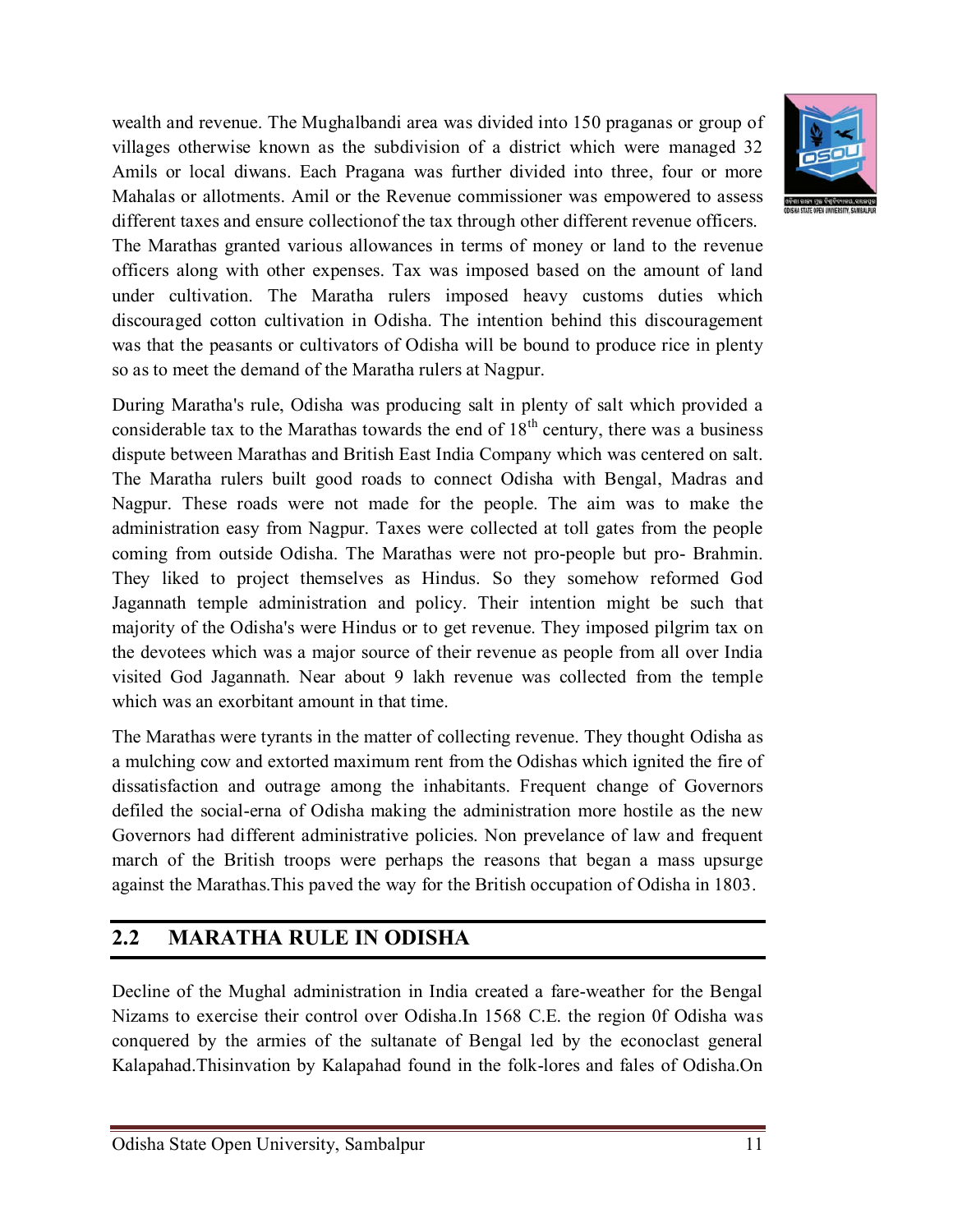the other hand Marathas were gaining strength and trying to set their dominance all over India.PeshwaBalajiBajirao (1740-1761) repeatedly invaded Bengal between 1742 and 1751 C.E. Marathas looted Bengal during all these invasions whitch was a great concern for Alivardi Khan,the then Nawab of Bengal. He was thus forced to give a part of Odisha to the Marathas.



### **Capture of Barabati forte by the Marathas**

At the time Cuttack was the centre of Odisha encased the famous Barabati Forte, which was an attractive point for the Afghans, Moghals and Marathas. Alivardi Khan, the Nawab of Bengal caught hold of entire Odisha by the time. The Forte centered the attraction of Marathas. BhaskarPandit assisted by Mir Habib crossed Baramula with a grand Maratha army and entered Odisha.Nawab's army was frightened with such unexpected military endeavour.On 19 April 1742, Barabati Forte was captured by the Marathas. Mir Habib's aftermath endeavour marched from Midnapore to Burdwan. He also targeted Murshidabad. Alivardi Khan was able to save Murshidabad from the Maratha's plunder by paying a large sum of money to BhaskarPandit.

### **Reoccupation of Cuttack By Alivardi Khan**

After capturing Barabati Forte, Bhaskar Pandit marched towards Nagpur via Chilika on his plundering endeavour. In the mean time, Alivardi Khan took its advantage and put an appeal before the shadowy Mughal emperor Mohammad shah to assist him combat Bhaskar Pandit on his return. By the emperors information Nawab of Oadh and Peshwa Balaji Bajirao of Puna assisted Alivardi to reoccupy Cuttack.

After Cuttack was occupied by the Marathas, Raghuji Bhonsle, after plundering Cuttack proceeded towards Bengal to realize chouth from Alivardi. At this situation Alivardi in order to save him from the clutches of Raghuji allied with Peshwa Balaji Bajirao by paying twenty-two lakh rupees. Raghuji was forced to retreat towards Nagpur, when Peshwa interfered the matter. A treaty was made between the Bhonsles and the Peshwas which paved the way for Bhaskar Pandit to enter Odisha with his troops. Alivardi treachorously invited Bhaskar Pandit to a meeting at Mankora and killed 22 efficient generals of the Marathas. This trecheary frightened the Marathas and they returned to Nagpur immediately.

### **Recapture of Cuttack by the Marathas**

Raghuji became furious at the trechorous deed of Alivardi and took Barabati to his hands on 12 May 1745. But his troop was defeated by Alivardi. On the way of his retreat towards Nagpur, Raghuji instructed Mir Habib to get back Odisha under Maratha control. Mir Habib proceeded with his troops and occupied Midnapur. Diplomat Alivardi appointed Sayed Ahmad Khan as the Governor of Odisha who was able to defeat the Marathas at Midnapur. At this crucial period Januji, the son of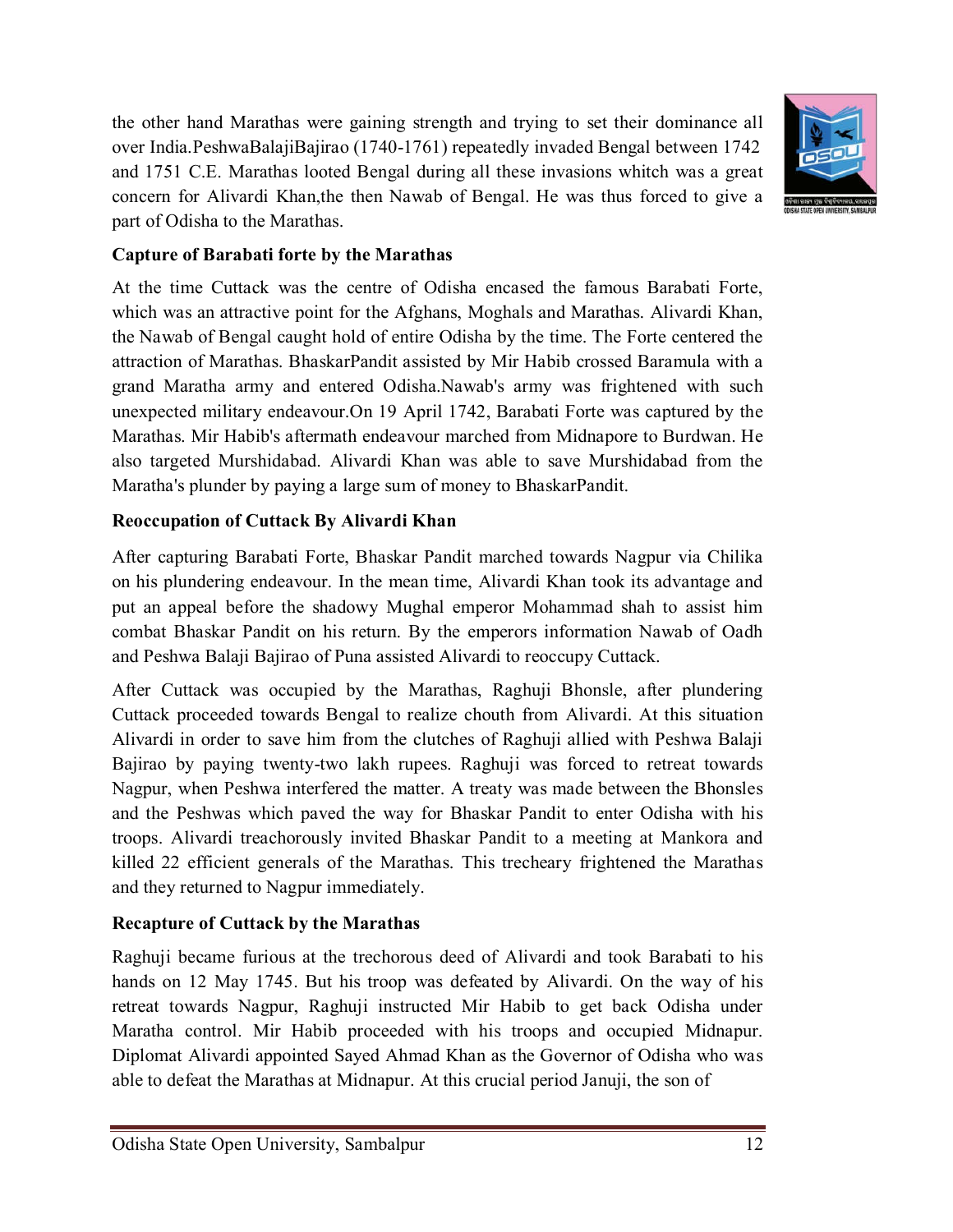Raghuji assisted Mir Habib. The decendent Afghan chiefs helped Januji and Alivardi could not save Midnapur from the Marathas. Meanwhile, Alivardi proceeded towards Cuttack and captured it. Giving Odisha under the Governorship of Shaik Abdul Subhan, Alivardi left for Bengal. Afterone week of Alivardi's departure Mir Habib suddenly attacked and captured Cuttack.



### **The Peace Treaty of 1751**

,

Capture of Cuttack by the Marathas made Alivardi fragile Alivardi then was old, weak and feeble. On the other hand Mir Habib proceeded towards Bengal with 40000 soldiers. Alivardi gathered his army to combat Mir Habib. The Marathas were master in guerila war.

Alivardi, for this purpose established permanent military outpost at Midnapur. Ali Quil Khan was the commander of the camp. He also sent his grandson Siraj-ud-Daula to face the Marathas on the battle field. When he confronted the Marathas at Murshidabad, they attacked at Burdwan. Moreover, Alivardi wanted to get rid of ware fare owing to his old age. All that he needed was a negotiation. Both of them, Alivardi and the Mrathas sat for a peace negotiation in 1751 C.E. Mir Zafar and Mirza Saleh represented Alivardi and Mir Habib for the Marathas. As per the out come of this peace treaty, Mir Habib was to rule Odisha under the portfolio 0f NaibNawab. He would pay the surplus tax and revenue of the province to Raghuji's troops. Raghuji shall be paid twelve lakhs annualy for not putting the Marathas foot in the province. River Sonamukhi (Suvarnarekha) near Balasore and Bengal would be the demarcating line between Odisha and West Bengal.

# **2.3 MARATHA GOVERNORS IN ODISHA**

Odisha traditionally was ruled by the native kings. But when it was occupied by the Afghans, Mughals and the Marathas, its administration was vested upon the Governors. The soul mutto of the Marathas was to extract revenue and wealth from Odisha. These Governors interfered the Odisha administration to facilitate their revenue collection. Odisha however came into the hands of the Marathasas one of the conditions of the peace treaty in 1751 C.E. The following Governors administered Odisha as rulers.

### **Mir Habib (1751-1752)**

No such information about the origin and life of Mir Habib till he appeared in history is available till the date. Alivardi Khan killed Murshid-Quli, the master of Mir Habib. Habib was strongly determined from that day to avenge the death of his master and was in search of an opportunity. When Raghuji, the Maratha attempted on Alivardi for Odisha, Mir Habib took it as an opportunity and sided Raghuji previous revenge plan and which perhaps was a cause for the peace treaty of 1751 C.E. with Alivardi Khan.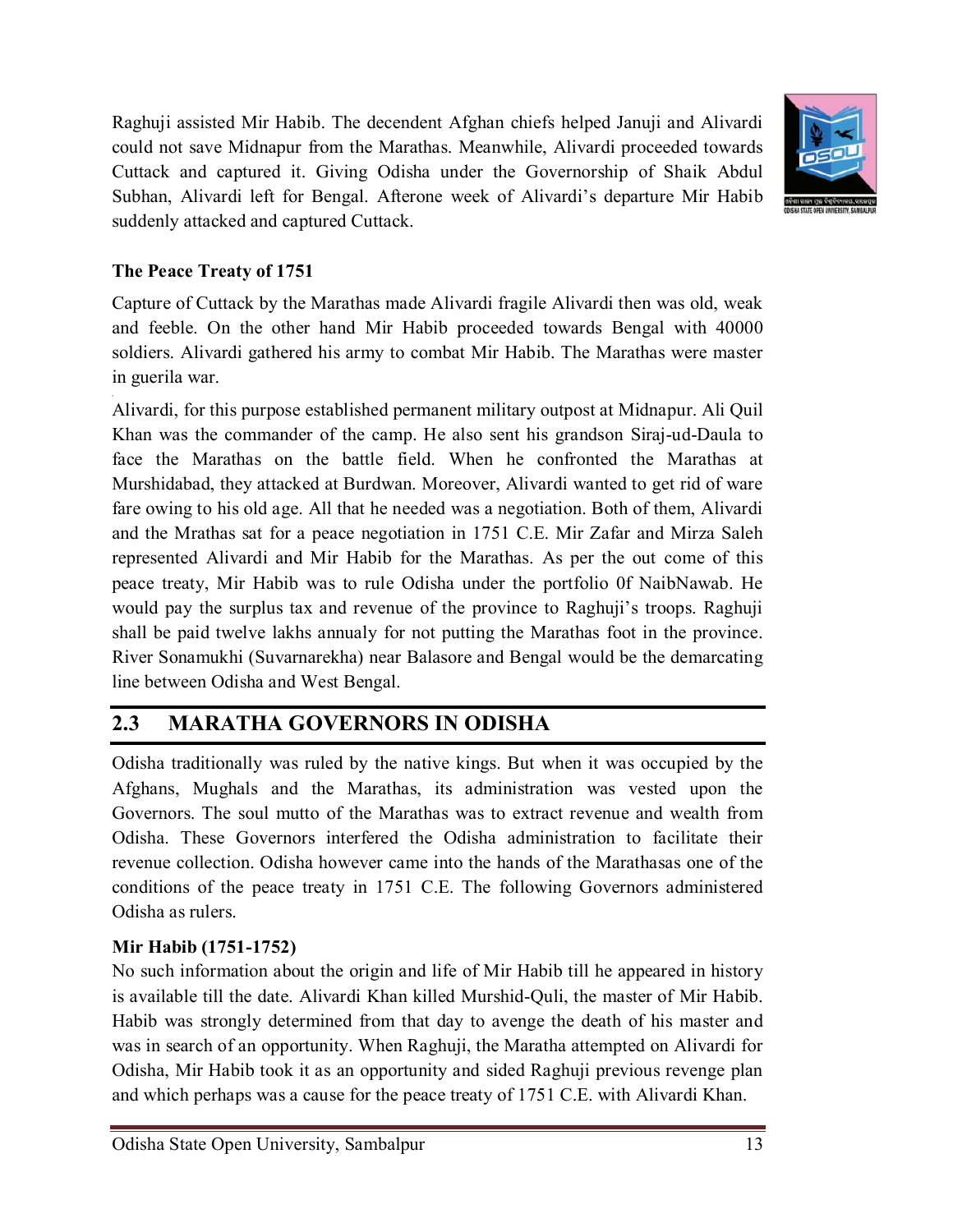He was like a bridge between the two parties :Alivardi and the Marathas in the treaty of 1751 and was indisensable for both of them.The Marathas favourd him for getting back the arrear amount from Odisha and regular annual revenue while Alivardi to get rid of the turbulent politics of Odisha. Mir Habib was stable in his attitude and took prudent decission as and when required. After the death of Ramachandra Dev of Khurdha, Padmanav Dev of Patia appealed before him for the throne. When he was about to place Padmanav Dev, the courtiers of Khurdha convinced him about the legitimacy of Bhagirathi Kumar, Mir Habib accepted it and Bhagirathi Kumar got the throne of Khurdha as Birakishor Deva. This was an example of his ability as a fare administrator.

Mir Habib was an able administrator. He never failed to pay the promised amount of four lakhs annual tribute to the Marathas and received twelve lakhs from Bengal as per the conditions of the peace treaty.He was unfortunately alleged of mis-appropriation of certain amount of cash by Junuji which led to his death.

### **Mirza Saleh (1752-1759)**

Mirza Saleh, the nephew of Mir Habib part took in the peace treaty of 1751 C.E. between Mir Habib, Alivardi and Raghuji, the Marathas. He succeeded his uncle MirHabib as Governor of Odisha in 1752 C.E. after his uncle's death. He was hanged between two giant masters: Alivardi, the Afghan and Raghuji, the Maratha.Unlike his uncle, he intentioned to outwit both of them. He had a sharp wit and was more diplomatic. When Raghuji demanded more money than previous amount Mirza agreed to pay an extra four lakhs rupees which he demanded from Alivardi, who refused to pay. So he adhered to other ways of getting the money. For this, he occasionally coerced the people of odisha to pay more.By that time the British East India Company had set factories at Hariharpur, Pipili and Balasore. He also collected some money from the British merchants.The British merchants offered costly presentations to him for the profit they earned from the business and prosperity of the factories.

When Alivardi's grandson Siraj-ud-daula ascended the throne of Bengal after his death in 1756 C.E., he instructed Saleh not to render any assistance to the Britishers. He showed allegiance to Siraj, but secretly helped the Britishers in Odisha. With the assistance of the Britishers, he raised 1000 gunmen for their security and also conspired to outset Siraj from the throne of Bengal. When it was caught, he sought refugee before Raghuji at Nagpur, who refused to shelter as he was a coward. During Saleh's absence his son, Didar Ali took over the charge of Odisha's administration. Siraj was defeated and was killed in the battle of Plasey of 1757 with the British.

Dadar Ali his successors failed to control Bengal and were imprisoned by the Marathas. Under this fair weather, Saleh returned to Cuttack and again became the Governor of Odisha. The new Nawab of Bengal Mir Zafar stopped payment of chauth to the Marathaswhich was a bad sign for MirzaSaleh.He was forced to resign in 1759

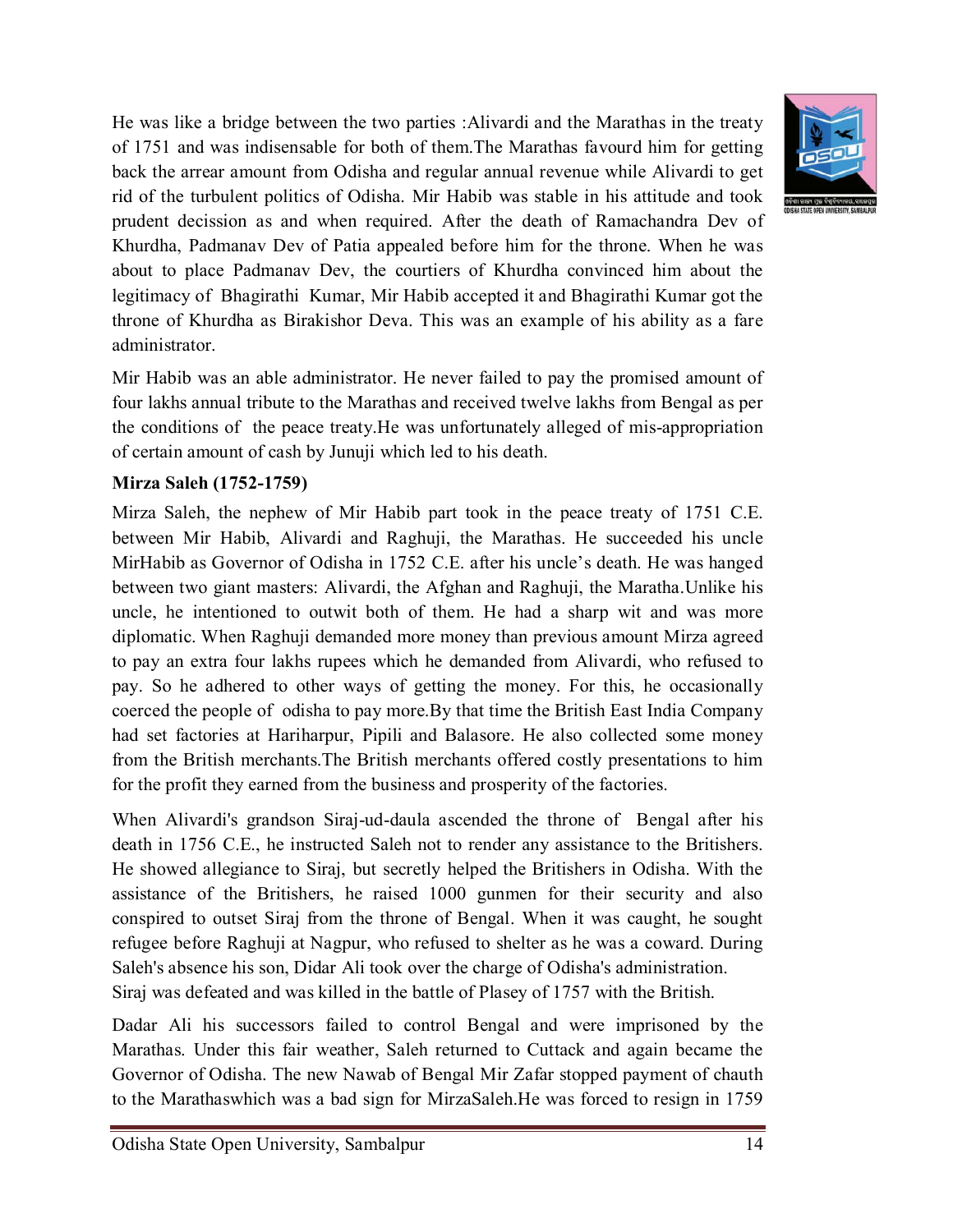C.E. Mirza Saleh was the last Muslim Subahdar of Odisha both for the Nawab of Bengal and the Marathas.

### **Sheo Bhatt Sathe**

Sheo Bhatt Sathe was the first Maratha Governor in Odisha. After the death of Raghuji Bhonsle, his son Januji ascended the throne of Nagpur, who appointed Sheo Bhatt as the Subahdar of Odisha. After being the Governor of Odisha, Sheo Bhatt's first task was to collect chouth from the Nawab of Bengal. By the time, Mir Quasim became the Nawab by replacing Mir Zafar. When Sheo Bhatt Sathe demanded Chauth from him, the Nawab paid no attention. So he attacked and plundered Burdwan. He also claimed Midnapur and Burdwan to be the part of Maratha region in Odisha. Again in 1761 C.E. he attacked to plunder. Bengal was foiled by the British garrison.

The Britishers deployed their troops in Midnapur and Bengal as aprecationary measures. For this, Maratha failed to collect chouth and Sheo Bhatt was enraged. He kept the British agent KushalChand of Cuttack under his custody. The Britishers persuaded Mir Quasim to drive the Marathas out of Odisha. But Mir Quasim negotiated with Sheo Bhatt for his cooperation and assured him to pay the chouth. Mir quasim sent a sanand of Jaleswar and Midnapur. After this, Sheo Bhatt sent his younger brother Bhaskar Pandit and Batl Khan to Jaleswar with troops against the British.

British East India company was alarmed which sent its agent Aga Mohammad Ali of Balasore and Ghulam Mustafa the company's gumasta to Balasore to meet the Maratha Governor and tell him not to go against the company. On the other hand, Vansittart, the British representative of Bengal assured the Marathas to pay the arrear of their chouth if they take British side. At this, Sheo Bhatt withdrew his alliance with Mir Quasim. As a result Mir Quasim was defeated by the Britishers in the battle of Buxar in 1764 C.E. But the Britishers be fooled Sheo Bhatt who was unable to pay the arrear of chouth to Januji and was dismissed and imprisioned on 12 April 1764 C.E.

### **Bhawani Pandit (1764-1768)**

During Sheo Bhatt's dismiss, Chimna Sau was the subahdar of Odisha which was challanged by Sheo Bhatt. Sheo Bhatt had instigated the zamindars against Chimna Sau. When the news reached Nagpur, Bhawani Pandit with a grand army of five thousands cavarly reached Odisha in July 1764 C.E. to take of the Governorship of Odisha. He crushed the rebel zamindars of Dhenkanal, Nilgiri and Mayurbhanj who submitted before him and paid a considerable amount to Bhawani for maintenance of his army. The British requested the assistance of Bhawani Pandit to suppress Sheo Bhatt. He avoided them in this endeavor. She signed a treaty with the British to hand over the salt produced by the zamindars of Balasore and neighboring districts to the British merchants only. He also negotiated with the British and Januji for realisation of

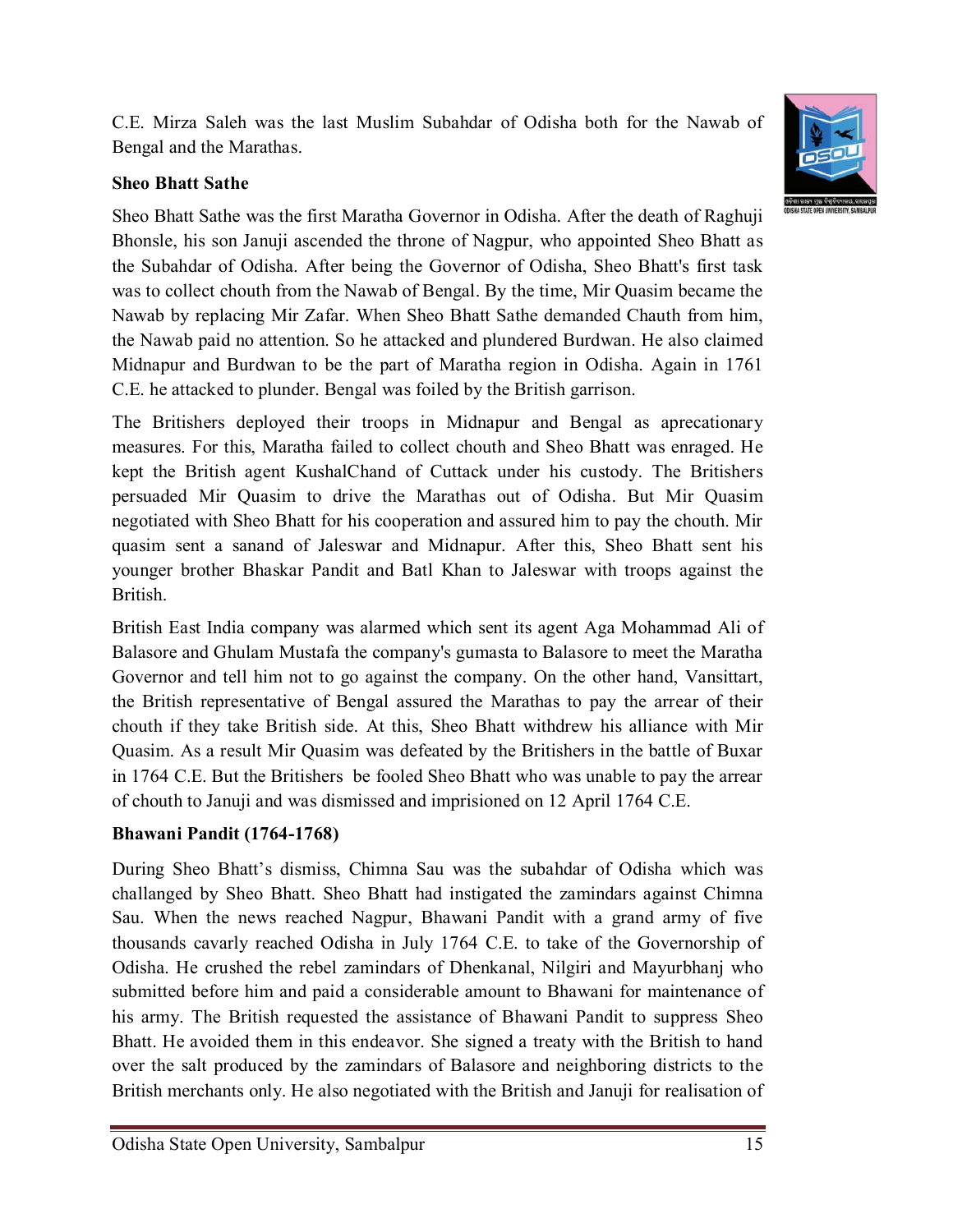chouth. Mir Zainul Abedin, on behalf of the British reached Januji's court at Nagpur. He expressed his dissatisfaction with the BhawaniPandit government. Januji, at this, dismissed Bhawani Pandit for not being able to collect chouth.



### **Sambhuji Ganesh (1768-1770)**

Sole Mutto of the Marathas ruler to appoint Sambhuji Ganesh as Governor of Odisha was to collect chouth from Bengal. For the purpose he played a trick to allie with the British and to satisfy them. He offered 50,000 horses to the British for their use. He further allowed British troops under Major Achmuls command to march through Odisha. This negotiation was failed when the Britishers refused to assist Januji against the Peshwa.During his period French ships arrived at the coast of Ganjam. The British authorities misunderstood Sambhuji that he was responsible for this. He encouraged pilgrims from all over India to visit God Jagannath at Puri. The amla'sopression of the mutassadis was ended by his step. Sambhuji passed away in 1770 C.E.

### **Babuji Naik (1771-1773)**

Rajaram Pandit was the Governor of Odisha for a short period following the death of Sambhuji Ganesh. Then in1770 C.E. Babuji Naik was appointed Subahdar of Odisha. His attitude towards the British was quite friendly and cordial. He helped the Britishers in many ways. A company servant Allyn lent money to many people of Odisha. Babuji helped him to release the money after Allyn requested him. When there was grain shortage in Calcuuta, he instructed Abdullah Khan, the faujdar of Balasore to sell rice for the company as and when required by the Britishers. The British also showed their good will and assisted Babuji Naik in supressing the rebelious border Zamindars. Thus his tennure in Odisha was fruitful to some extent.

## **Madhoji Hari (1773-1777)**

Madoji Hari's Governorship in Odisha was some how different. By the time there were numerous ship wreks, particularly in the coastal Odisha like Kujanga, Kanika, and Aul. The inhabitants of these areas were pillaging the wrecked ships. The local king supported them for such act, The shipwreked were also mistreated and were occasionally imprisoned by the local kings. The British authorities in Odisha pleaded before the Raja of Nagpur to ensure the safety and security of the merchants, travelers and wayfarers and to punish the King of Kujanga, who was mostly responsible for this. In this connection, the British authorities desired a sanand from the Maratha Chief granting them "perpetual possession of a strip of land running parallel the sea coast between the rivers of Kanika and Mahanadi".In addition, the authority of the king of Kujang to be revoked. This proposal was rejected outright by the Maratha chief. Instead, he directed Madhoji Hari to inquire about the king of Kujang. The Subahdar summoned the king and he begs pardon for his previous misdeeds. Madhoji excused him which enraged the Raja of Nagpur and summoned to Nagpur.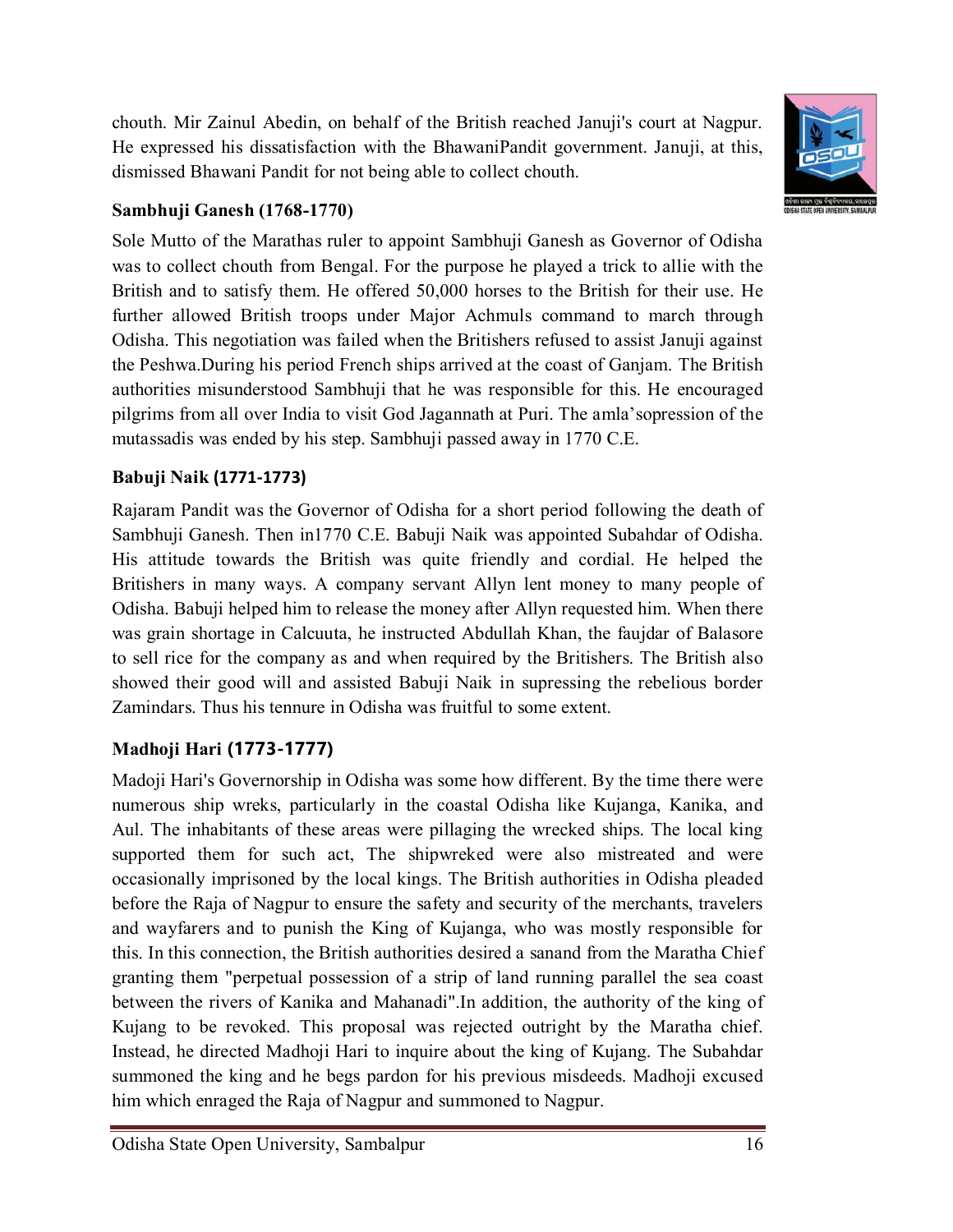#### **Rajaram Pandit (1778-1793)**



During Rajaram Pandit's Governorship, Odisha witnessed the Anglo-Maratha conflict with Warren Hasting, the British Governor. An anti-British confederation was initiated by the Raja of Nagpur, which included the rulers of Puna, Hyderabad, and Mysore. Mysore's Hyder Ali was a headache for the Britishers. In order to reach Mysore, the British troops had to march through Odisha. There, in Nagpur the Bhonsle chief did not want a clash with the Britishers. When the British Governor-General put a request before the Bhonsle chief to permit his troops through Odisha in 1781 C.E., he thought it an opportunity to realize chouth from the Britishers. So he directed RajaramPandit to extract chouth from the British authorities allowing their troops to pass through Odisha. Warren Hastings dispatched a group of representatives under Colonel Pearse and Anderson to Balasore to obtain permission from the Maratha Governor of Odisha by paying twelve lakhs of rupees.RajaramPandit reached Calcutta personally to deal with the Governor general in financial requirements. He demanded a loan of twentyfive lakh rupees with an immediate amount of twelve lakh rupees. After due negotiation the British Governor-general paid him thirteen lakh instantly with a loan of ten lakh rupees. Colonel Pearse Marched with his army through Odisha and crossed the border of Ganjam with the assistance of Harihar Mahadeo and MagunChoudhury, two Maratha officers. Thus Rajaram Pandit acted as a bridge between the British and the Maratha closeness.

Rajaram Pandit's actions were adamant. When he got the information from Wilkinson, the British resident at Balasore about the oppression of a merchant named Gangadhar by the Maratha fauzdar Bhawani Das Choudhury, he dismissed Bhawani and appointed Murar Pandit in his place. Most of his steps were to appease the Britishers in order to to get money.

He was an able administrator of the Marathas. He took certain steps to attract pilgrims to God Jagannath at Puri. He abolished the prevellan the reditary tax collection by the Talukdars and appointed his own persons for the work. This admirable Subahdar died in 1793 C.E.

### **Sadashiv Rao (1793-1803)**

Sadashiv Rao, the son of Rajaram Pandit succeeded his father after the former's death. He maintained a keen relationship with the Britishers like his father. By the time British Residency at Balasore was abolished and Barabati of Cuttack remained out of the British control. But Sadashiv offered them Barabati to be used for the purpose as the British factory was near the Forte. To aid Britishers, he suppressed the Odisha kings who raised their voice against British. One of the remarkable incidents of his period is that a British battalion refused to lay down the arms was attacked by another battalion and some of the sepoys were imprisoned. Other sepoys of the battalion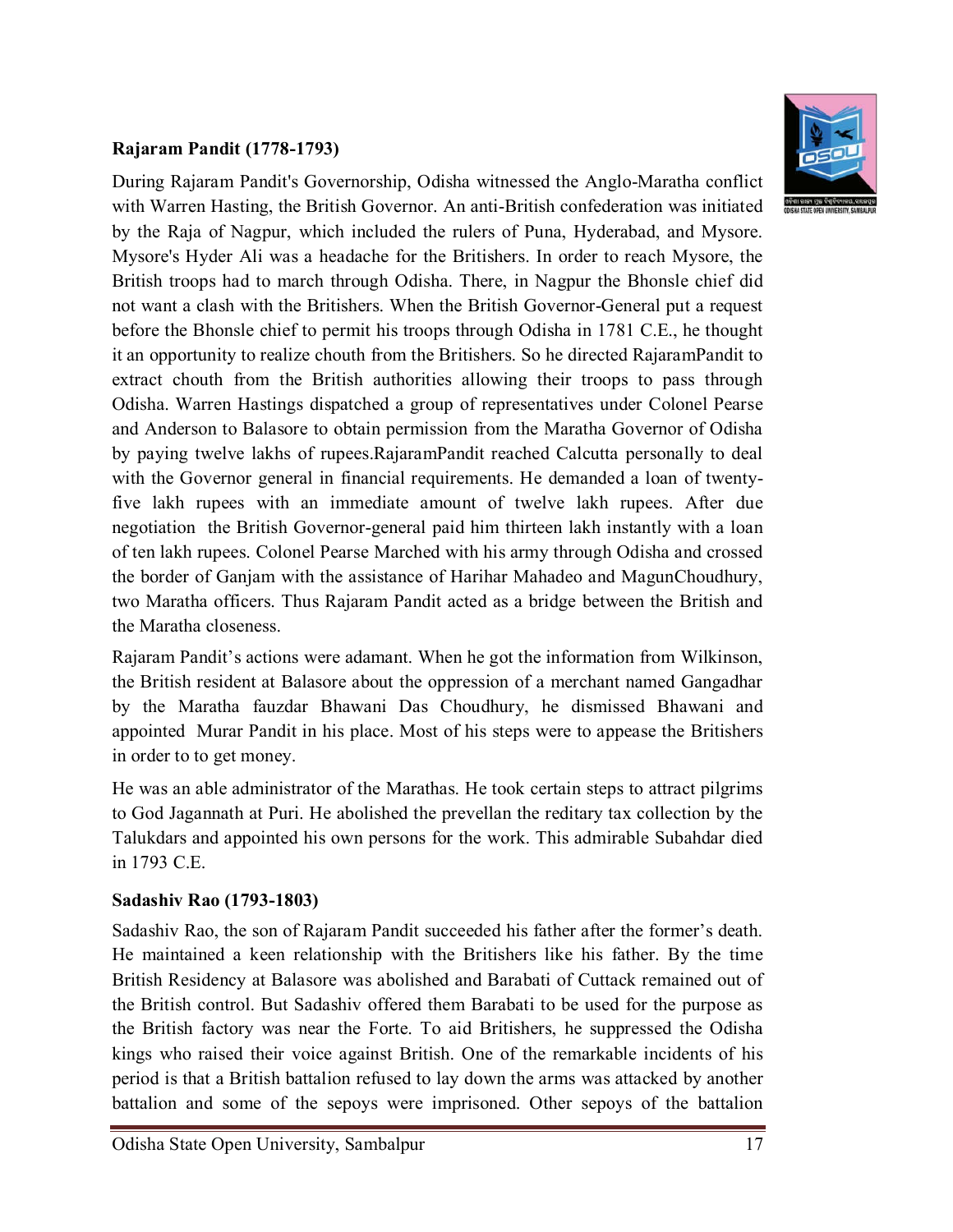sought refuge at the King of Mayurbhanj, who turns down the Britisher's approach to hand over the sepoys. The British authorities approached Sadashiv Rao. Sadashiv Rao wrote a letter to the King of Mayurbhanj, who in compliance with the letter expelled the rebellious sepoys from his territory. British postal service was upgraded from Calcutta to Puri during his period.



He was not a blind supporter of the British. When Dibyashimha Dev-II of Khurdha died, a conflict for the throne arose between Divyashimha Dev's son Mukunda Dev and Birakishore Dev's second son Shyamsundar. Brirish favored Shyamsundar, who was not legitimate for the throne. Sadashiv Rao fought with the British and won for Mukunda Deva, who ascended the throne when he knew about the royal tradition.

# **2.4 MARATHA ADMINISTRATION IN ODISHA**

The Maratha administration in Odisha consisted of three divisions: Central administration, Revenue administration, and Military administration. Marathas administered the legacy of the Mughal rule in Odisha. Maratha administration in Odisha was designed to collect more and more revenue wealth by exploiting the people of Odisha.

#### **Administrative division of Maratha Empire in Odisha**

The Maratha territory in Odisha was spread over to the sea in the east to Chhattisgarh province in the west and from the Chilikalake in the south to Jaleswar, Midnapur, and Burdwan in the North. The empire was politically divided into two regions: The Gadjatadministered by twenty-four tributary chieftains and the Mughjalbandi area under the direct control of the Mughals which extended over the coastal belt from river Suvarnarekha in the north to Chilika lake in the south.

#### **Administration in Gadjat states**

The Gadjat states were supposed to be independent and ruled by twenty-four feudatories. The Rajas of Kanika Aul and Mayurbhanj were more powerful and important during Maratha rule. The Maratha Governors remained out of the internal affairs of these chieftains. These kings and chieftains were not punctual on payment to the Maratha Governors.

### **Administration in Mughalbandi Areas**

The Mughalbandi areas were under the direct control of the Maratha Governors as representatives of Moghals. The region was subdivided into 150 praganas. Each of such Praganas was under the administrative control of 32 Amils. Each Pragana was further subdivided into two, three, four or more Mahalas or allotments. The Amil or Revenue Commissioner was entrusted for the assessment of revenue and deployed different officers for revenue collection. Choudhuries, Quanungos, or Talukdars were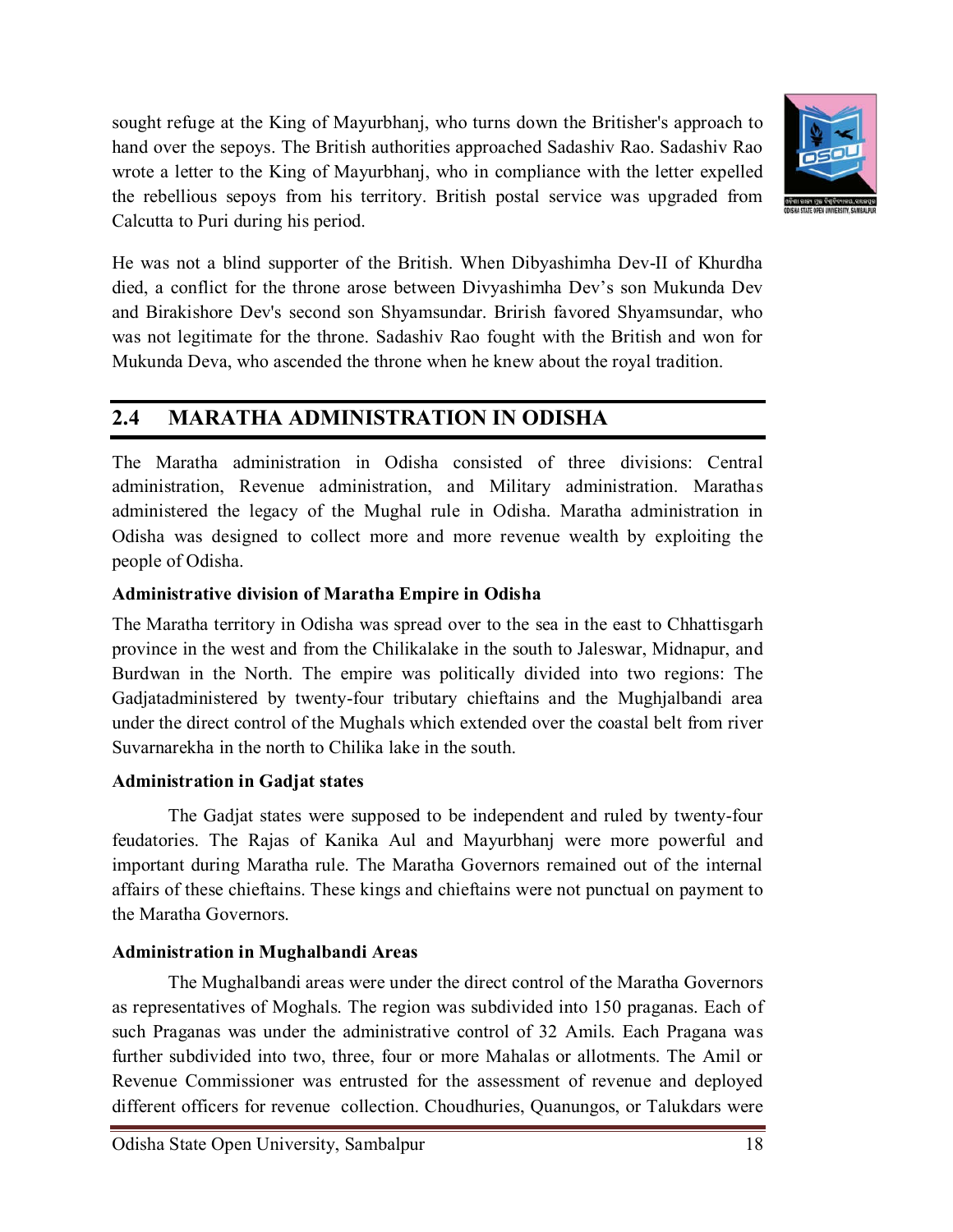in charge of a Talukor Sub-Division. They were responsible for the collection of revenue from their respective areas. These positions were heridetary and they were given rent-free lands known as Nakar.They were also to collect revenue and make the subjects happy and content. The settlement was known as Hustabud. The revenue from the tenants was assessed on the basis of the amount of land they cultivated.



#### **Civil and Military administration**

Civil and Militaary administration of the Marathas in Odishawas solemly vested upon the Subhadar. The Kuladar temporarily discharged the Subahdar's duties during his temporary absence. Some faujdars were appointed under the Subahdar, who controlled chaukis (outpost. Athanadar was the head of a chauk and both the faujdar, and the thanadars were responsible for local law and order. Amil or the Revenue Commissioner was vested with the power for investigation and trial of both civil and criminal cases.

#### **Trade and Commerce**

Odisha's paddy production was in huge amount during Maratha rule. Paddy was exported to Bengal and Madras through small ports of Golrah, Harishpur,Bishenpur and Manikpatna. Salt was also plaintily harvested along the sea coast of Odisha. Odisha, then was well connected through roads with Bengal, viaBhadrak, Balasore, Jaleswar and Midnapur. There were two roads from Nagpur to Sambalpur. Madras was connected through a road from Cuttack passing through Puri ,Ganjam, Burgun, Tekkali, Kalingapatanam,Chicacole and Vishakapatnam.

### **Puri Jagannath Temple Policy**

Maratha Subahdars had a dip devotion for God Jagannath at Puri. Well maintainance of God Jagannath temple at Puri was the prime duty of the Maratha Subahdars. Once deserted during Mughal rule Puri was now crowded with pilgrims from all over India.TheMrathas made all such arrangements at the temple, so that the pilgrims would face no difficulties. They collected pilgrim tax, but a huge portion of the collected amount was spent in organizing various festivals of God Jagannath. It werethe Maratha rulers in Odishawho made God Jagannath famous all over India. They opened free food distribution camps (Anna chhatras) and granted rent free lands to the priests and Brahmins. All the monasteries and monks at Puri were provided with grants for the performance of various festivals.

### **2.5 LET US SUM UP**

When Mughal empire in India was perturbed by the Afghans; the Marathas become powerful and wanted to exercise their power all over India.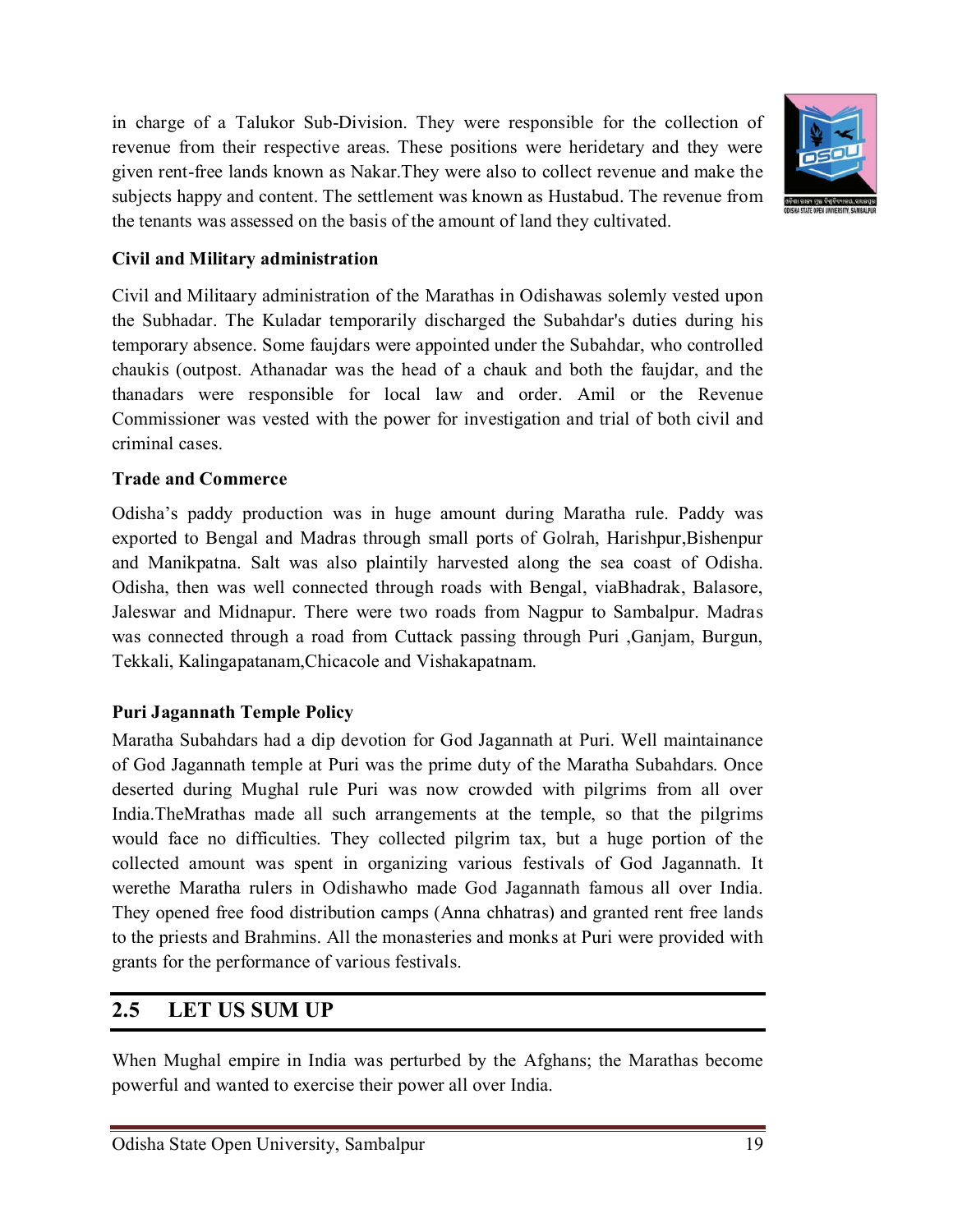A new dimension of the Marathas over Odisha was given by the Bhonsles of Nagpur through Raghuji, Alivardi Khan was the Nawab of Bengal and Odisha was under his empire. The Maratha's first attempt to turn down Alivardi was a failure due to the power of Sahu and plundering they marched towards Noth-Est Odisha. Barabati came under the clutches of the Marathas on 19 April 1742 C.E. The Marathas fell upon Odisha and proceeded towards Bengal with vigor to realize Chauth from Alivardi. Alivardi pretended a peaceful discussion with Raghuji and treacherously killed twelve of his military officers. As a reaction to this, the Marathas occupied the Fort of Barabati on 12 May 1745 C.E.. A peace treaty was signed in 1751 between Alivardi and the Marathas.



The Maratha administration had two political segments the Gadjat and Mughalbandi. The Gadjat provinces were ruled by powerful chieftains who had to pay annual allowances to the Marathas. Mughalbandi area was under direct control of the Mughal emperor. The Mughalbandi area was divided into 150 praganas administered by 32 Amils. Each pragana was further divided into two, three, four or five mahalas. The Amil or Revenue commissioner was the soul authority for revenue collection. Chaudhuries, Quanungoes or Talukdars were deployed to collect revenue in their jurisdiction.

Subahdar was the top authority for civil-military administration. These officers were given rent-free land. Some fauzdars were also appointed under the Amils to decentralize the duties. Thanadar was the head of a Chouk. Both the faujdar and Thanadars were responsible for local law and order. Amil or the Revenue Commissioner was vested with the power for investigation and trial of both civil and criminal cases.

Odisha then was the paddy exporter. Paddy was exported to Bengal and Madras through the small ports like Golrah, Harishpur, and Bishenpurand Manikpatna. Salt was also plentily harvested along the sea coast of Odisha. Odisha was well connected through roads with Bengal via Bhadrak, Balasore, Jaleswar and Midnapur.

The Maratha rulers showed their devotion to God Jagannath temple at Puri. They well maintained the temple and took every possible steps to attract pilgrims from all over India. Though they collected pilgrim tax, major portion of the tax was spent in the rituals and festivals of the temple. They patronaged the monks and monasteries at Puri

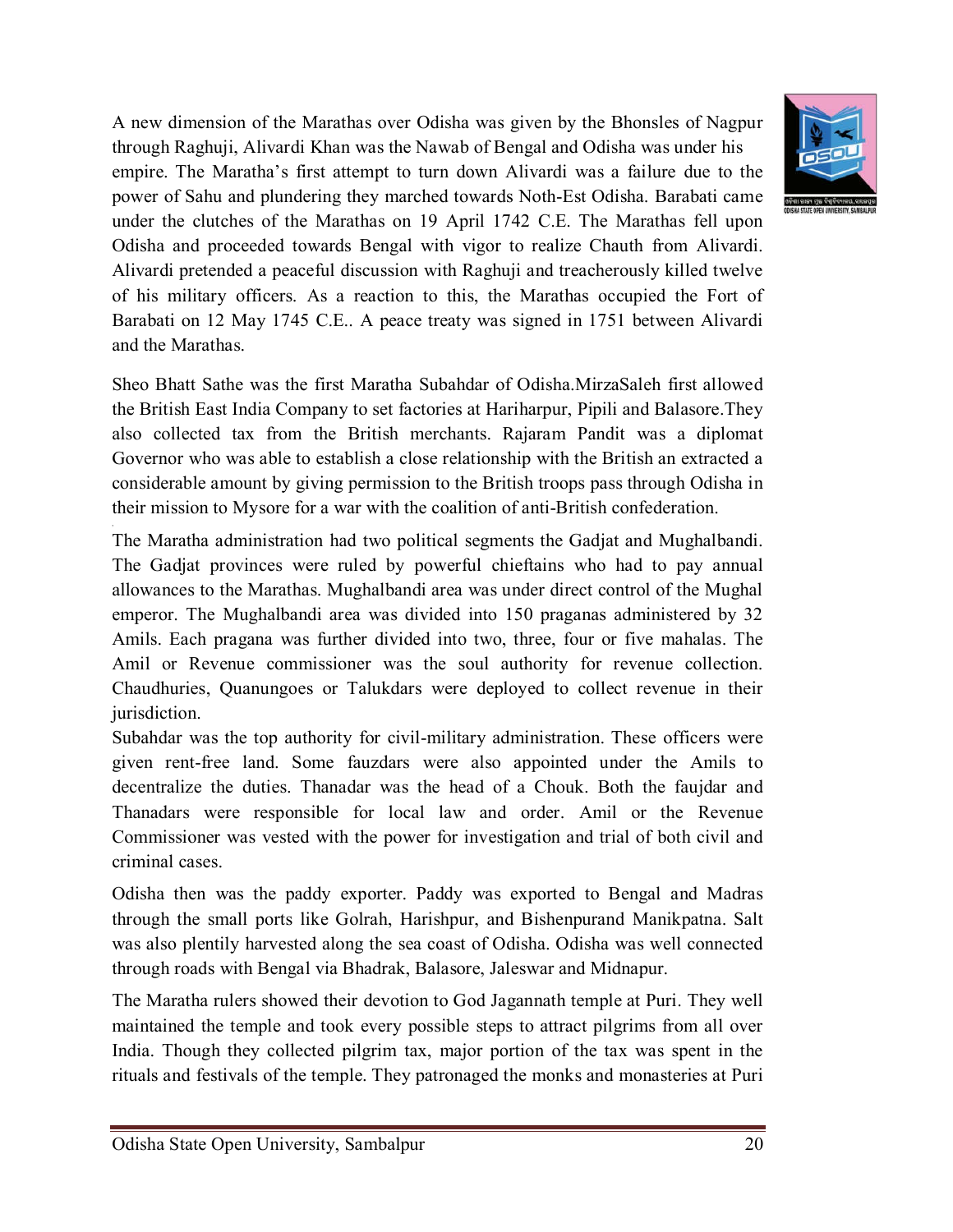for observation of various functions and provided rent-free lands to the priests and Brahmins.

Thus the Maratha rule in Odisha was not so significant. Their soul motto was to get chouth from Odisha and Bengal.

# **2.6 CHECK YOUR PROGRESS**

- 1. Write about the beginning of Maratha rule in Odisha.
- 2. Write a short note on the peace treaty of 1751.
- 3.Give a brief account of Maratha administration in Gadjat.
- 4. Discuss about Maratha administration in Mughalbandi.
- 5. Write about PuriJagannath Temple policy of the Maratha's.
- 6. Write a short note on trade and commerce of Odishaduring the Marathas.

# **2.7 KEY WORDS**

Chouth: Name of a tax collected by the Marathas from their occupied regions. Amil: The Revenue and Judicial chief of the Marathas

# **2.8 ANSWER TO CHECK YOUR PROGRESS EXERCISE**

- 1. See Section 2.2
- 2. See Section 2.2
- 3. See Section 2.4
- 4. See Section 2.4
- 5. See Section 2.4
- 6. See Section 2.4



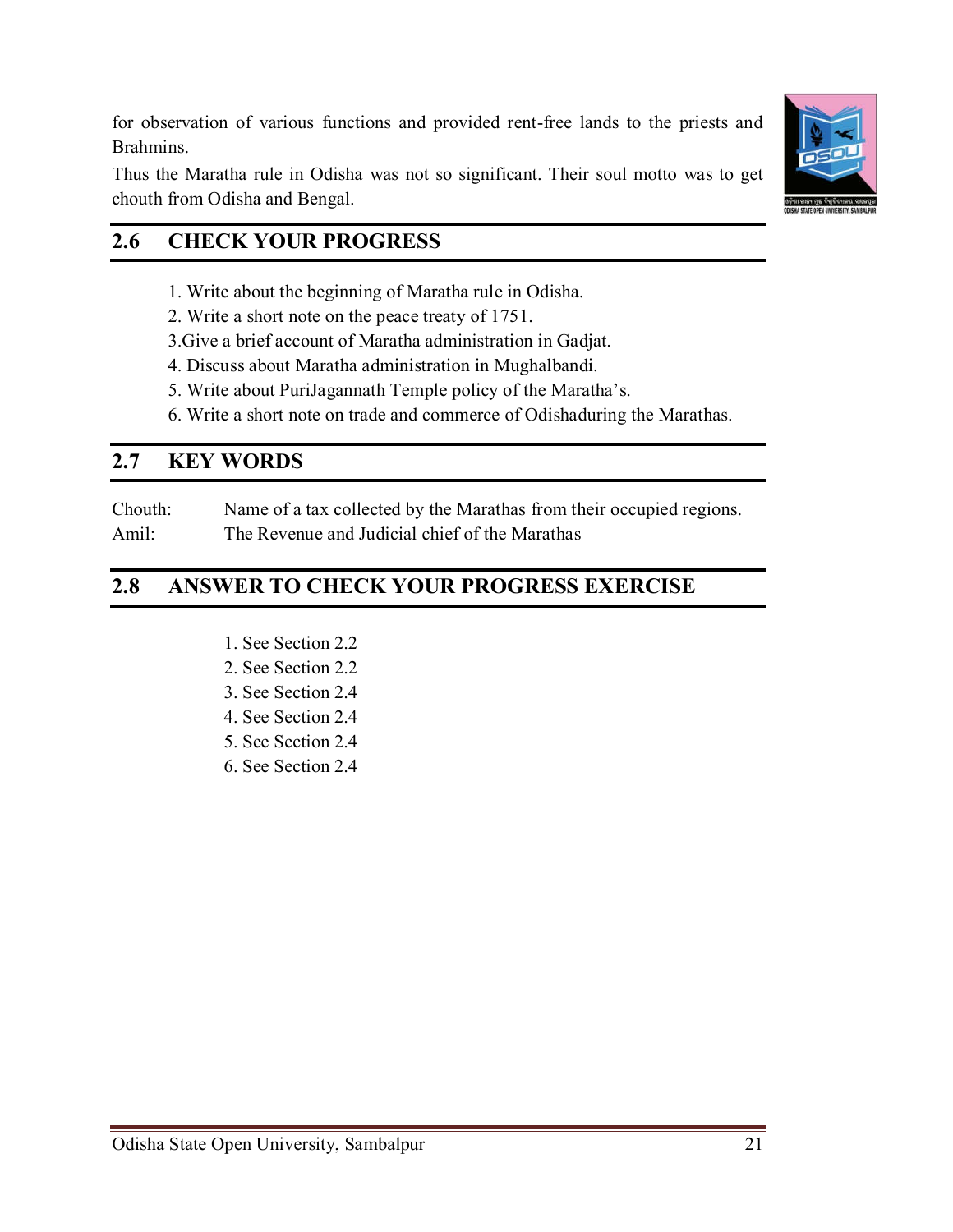# **UNIT-3: BRITISH OCCUPATION AND EARLY COLONIAL ADMINISTRATION LAND REVENUE, SALT POLICY, JAIL AND POLICE ADMINISTRATION.**



#### **Structure**

- 3.0 Objectives
- 3.1 Introduction
- 3.2 Causes of British occupation of Odisha
- 3.3 Occupation of Puri
- 3.4 Early colonial Administration
- 3.5 Land Revenue Settlement
- 3.6 Salt Policy
- 3.7 Jail and Police Administration
- 3.8 Let us sum up
- 3.9 Key Words
- 3.10 Check Your Progress
- 3.11 Answer to check your Progress Exercise

### **3.0 OBJECTIVES**

After reading this unit you will be able to know about

- British occupation and early conolial administration
- Land revenue settlement of the British in Odisha
- Salt Policy of the British in odisha
- Jail and Police administration

# **3.1 INTRODUCTION**

During 1805 when European colonialism was spreading over, Maratha Governors permitted the colonial British East India Company to set factories at Cuttack, Balasore, Pipili. This was perhaps a step for the colonial administration to poke nose into indirect rule in Odisha. The Company looked Odisha and its coasts in watering mouth. As a result, Odisha was occupied by the British in 1803 C.E. Cuttack was occupied on 14<sup>th</sup> October 1803 and Lord Wellesley, the then Governor General of India appointed John Melville and colonel Harcourt as "Commissioners for setting the affairs at Cuttack". They tried to win the faith of people to set right administration. It took two years to eradicate the Marathas from Odisha and plant their administration.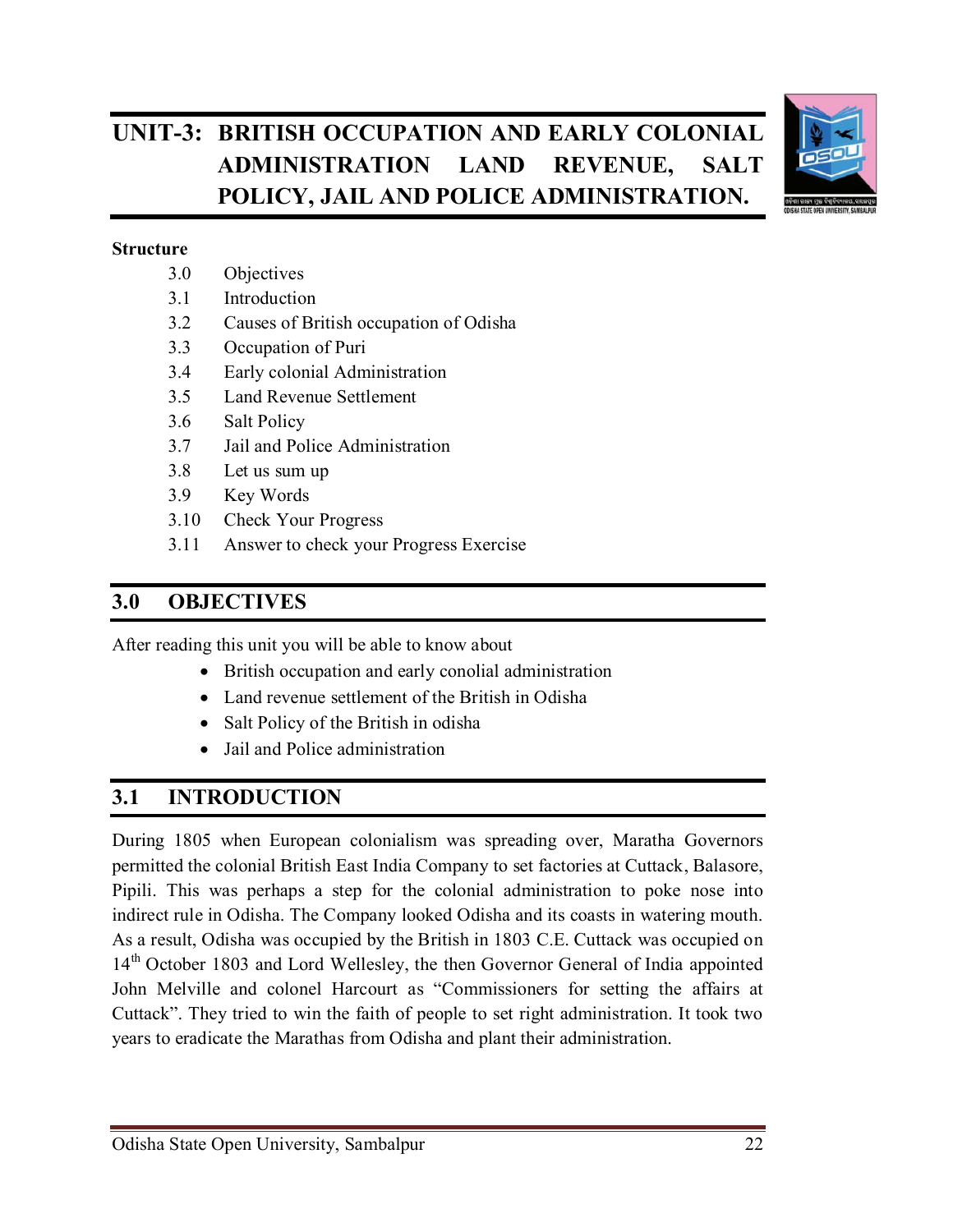# **3.2 CAUSES OF BRITISH OCCUPATION OF ODISHA**



Internal turbulences in the then Odisha were responsible for British occupation of Odisha. Some of the major causes are

#### **Weakness of the Maratha rulers**

After the death of Junuji, there was a conflict among the Bhonsles of Nagpur which weakened the Maratha rule in Odisha. The Maratha administrators of Odisha could not get sufficient support from Nagpur and had no way than to seek British help in some internal administrative obstacles such as to suppress the landlords.

### **The opposition of the Land Lords**

Smelling the weakness of the Maratha rulers due to internal conflict at their power centre Nagpur, the regional landlords became unrully and oppressive. They went beyond law and oppressed the tenants and subjects with great intensity. Lack of strong political control made the Zamindars to exploit the common man of Odisha to the best of their whims. The oppressed people of Odisha were in need to get rid of the oppressive Zamindars and landlords.

### **Capture of Ganjam**

The British established factories in different parts of Odisha. East India Company was granted the Dewani of Bengal , Bihar and Odisha in 1765.After establishing factories at Haripur, Pipili and Balasore , they felt the importance of salt as a major commercial commodity and kept their eyes on coastal Odisha.

After the grant of Dewani in 1765, Lord Clive obtained the northern circars of Odisha from Shah Alam which included Chicacols, Rajahmundry, Ellore and Guntur, which were under the undivided Ganjam District. They were also able to get Midnapur, a part of the then North Odisha. Thus, the East India Company got the South and North provinces of Odisha which facilitated them to capture the other parts of Odisha.

### **The contract of 1765**

The fireman issued to the British East India Company on 12 August 1765 came into force on 12 November 1766 with another treaty signed between Nizam Ali of Hyderabad and colonel Forde. Letters were issued to Zamindars of Northern Circars to support and regard the British East India Company for their good future. They were also suggested to pay rents to the British Authorities.

### **Costford's Inquiry**

The Northern and Southern circars of Odisha consisting of Midnapur and undivided Ganjam came under the British colony. The company appointed administrators to Ganjam. An order of the council was passed on 2 December 1776 C.E. to appoint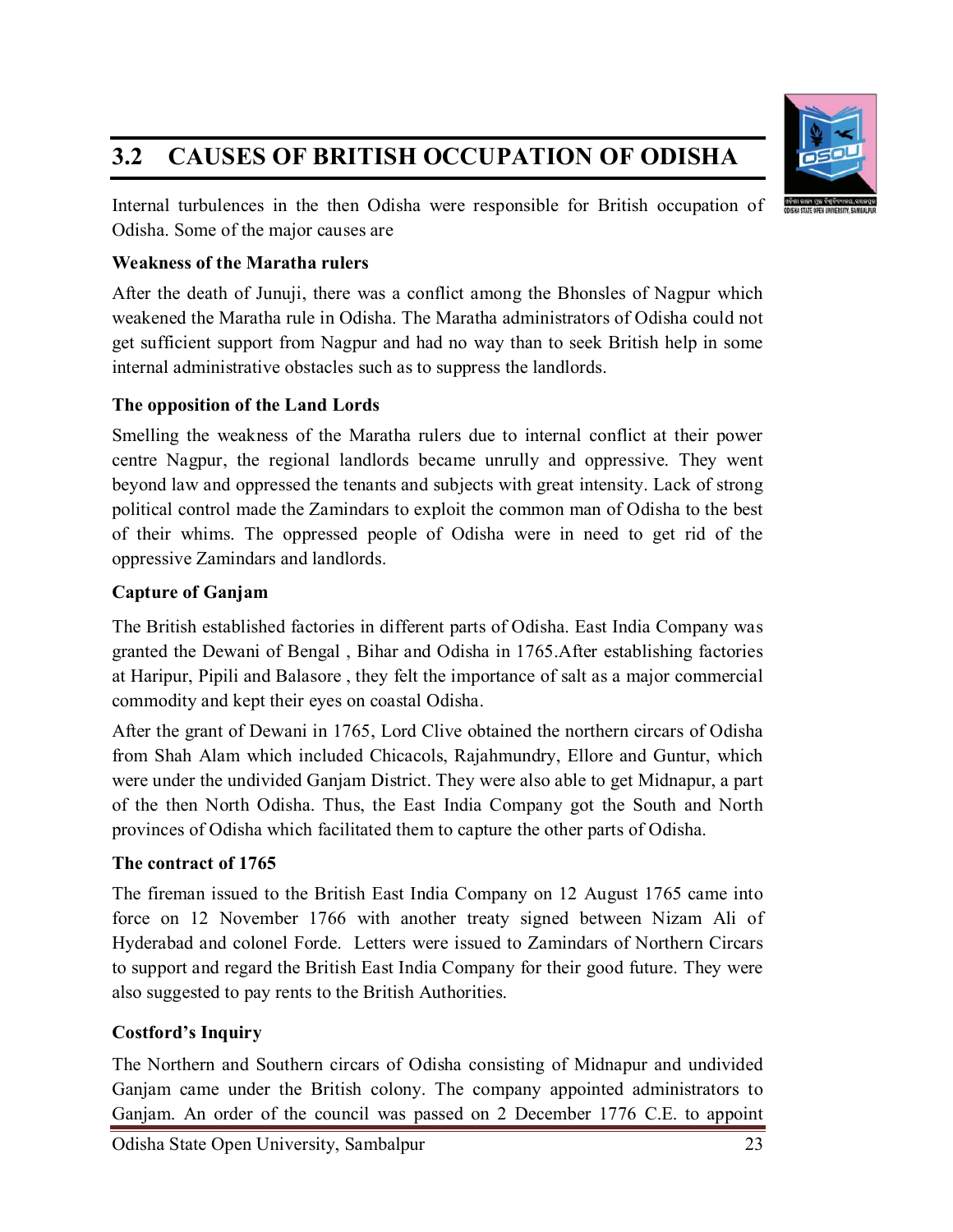Costford, an English Engineer as the resident of Ganjam to look after the administration. On reaching Ganjam, Costford reviewed the political situation of the area and found that Narayandeva of Paralakhemundi's designation created a state of turmoil in the northern adjacent territories of Vishakapatnam. He intimated the situation to the Madras Government.



Colonel Peach was sent by Madras Government to deal with Narayandev .Narayandev was defeated by the British troops at Jamur in May 1768and was forced to take shelter there. The administration of Paralakhemundi was entrusted upon his Dewan. Thus Ganjam was annexed to Madras province and Costford became the Resident of Ganjam uninterruptedly in 1768.

# **3.3 OCCUPATION OF PURI**

The following diplomacy was adopted by the Britishers to occupy Puri.

### **Lord Wellesley's Diplomacy on Jagannath faith**

Lord Wellesley knew it well that Puri was the land where God Jagannath was the dip touching faith of the inhabitants of Puri and they can do everything for the name of God Jagannath. So he decided to play a diplomatic trick on this faith. He wrote letters to the fuedatorious of Odisha conveying that it was the desired of God Jagannath to drive the Marathas away from Odisha by the Britishers. Thre priests of Puri Jagannath Temple were assured by the Governor General that they would be respected by the Britishersand the British authorities shall not interfere in the temple administration. Thus they were able to gain some trust of the people of Puri.

### **Bribing the Marathas**

After winning the faith of the people of Odisha Lord Wellesly played another trick of diplomacy to strengthen Odisha occupation. He thought to bribe the Maratha officers designated at different places of Odisha to win their support. He issued letters of commitment for a considerably high amount as a bribe to Bhanuji Pandit, the Naib of Cuttack. Haribansa Ray, the Dewan, Balaji Kumar, the Commander-in-chief, and Moro Pandit, the faujdar to help the British force. Lt. Colonel Campbell of 74 Regiment of the Northern division army under Madras Government conquered Puri and Cuttack by the instruction of Wellesly.

With the orders of Wellesly, Campbell proceeded to Puri from Ganjam . Barabati was under strong hold of the Marathas. The Maratha troop had to enter through Baramul (near Baudh) pass. The British there was to keep a watching eye on the movement of the Maratha troops from Nagpur. But Campbell was seriously ill and Colonel Harcourt of the  $12<sup>th</sup>$  Regiment was to command the troops instead.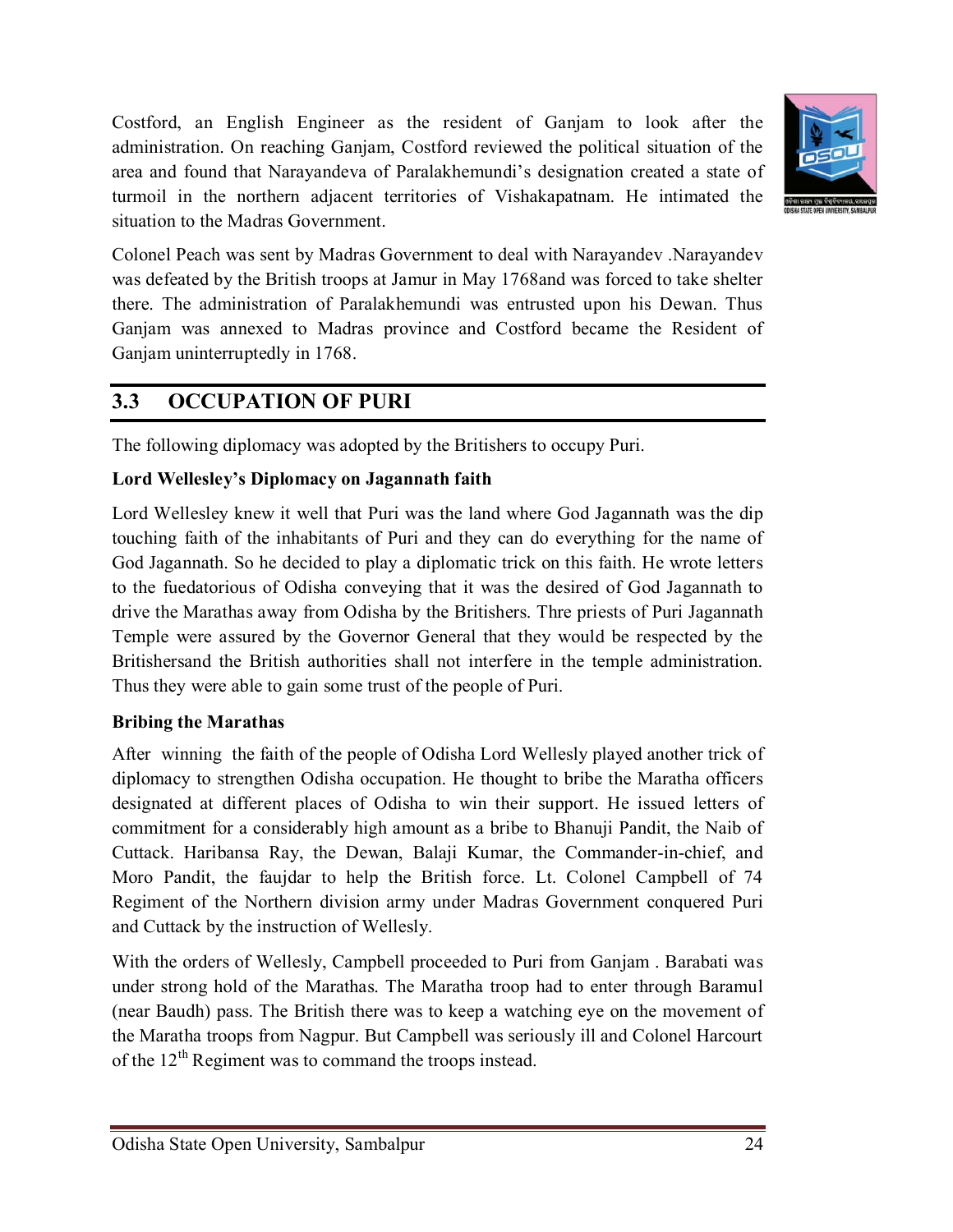Harcourt started his operation against Cuttack and Puri on  $11<sup>th</sup>$  September 1803. A narrow and dangerous path near the mouth of Chilika was a major constraint for the British .Because Fateh Muhammad, the Maratha Faujdar kept a sharp eye on the narrow pass. The Cunning Commander succeeded to capture the Faujdar by heavy bribe. Harcourt occupied Manik Patna of Puri and sent message to the priests of God Jagannath Temple, Puri that he will not interfere in the temple matters and promised their safety. He also got got the support of the Raja of Khordha on payment of rupees one lakh. The priests and the King were fade up by the Maratha ruler and welcomed the British troops. Thus, Puri was occupied on  $18<sup>th</sup>$  September 1803 without any resistance.



#### **Capture of Cuttack**

After the occupation of Puri, the British troop planned to captured Cuttack. Harcourt engaged Lt. Ogilvie at Manikpatna and Major Fletcher at Puri to deal with the Maratha troops. On  $24<sup>th</sup>$  September 1803 C.E. Harcourt marched towards Cuttack. He faced a strong resistance of the Maratha troops at Ahamadpur and Mukundpur. But the skilful mobilisation of British Artillery by Harcourt defeated the Marathas and entire Cuttack except the Barabati Fort came to the British clutch.

But Barabati Forte was a difficult task for Harcourt. He tried to bribe Shiv Prasad, the Maratha Officer in charge of the Forte, but was failed on his mission. In the night of 13<sup>th</sup> October 1803, the British troops set explosive batteries of different power at a distance of around 500 yards from the outer gate of the Forte. There was a blast on  $14<sup>th</sup>$ October morning of 1803 and the gate of the Forte was cracked. The British troops rushed into the Fort inspite of strong resistive firings of the Maratha troop inside and captured the Fort. The Marathas fled away from the Fort out of fear for the British troops. Many of them were drowned in the ditch around the Forte while escaping. Two European soldiers were killed and sixteen were injured. Likewise sixteen Indian soldiers were killed and thirteen were injured in the fought.

There, in Barmulapass, Major Forbes Compelled the Maratha troops to retreat to Nagpur and it was captured by 2 November 1803 and the entry of the Maratha troops to Odisha was vanished forever. Barabati Forte and Cuttack was captured by the British by ending the Maratha rule. A commission including Harcourt, Melville and Earnet (the Magistrate of Midnapur) was appointed by Wellesly to deal with the local chiefs, who were the feudatories of the Maratha Chief of Nagpur. The Rajas and Zamindars of Khurdha, Kujang, kanika, Aul, Mayurbhanj, Angul, Hindol, Darpan, Sukinda, Midnapur etc. were agreed upon to acknowledge the British suzerainty and to pay the annual tribute to the British Authority.

#### **Conquest of Balasore**

The strategy for the conquest of Balasore was planned by Captain Morgan .He planned to reach Balasore through water and marched with vessels namely Alexander, Anne,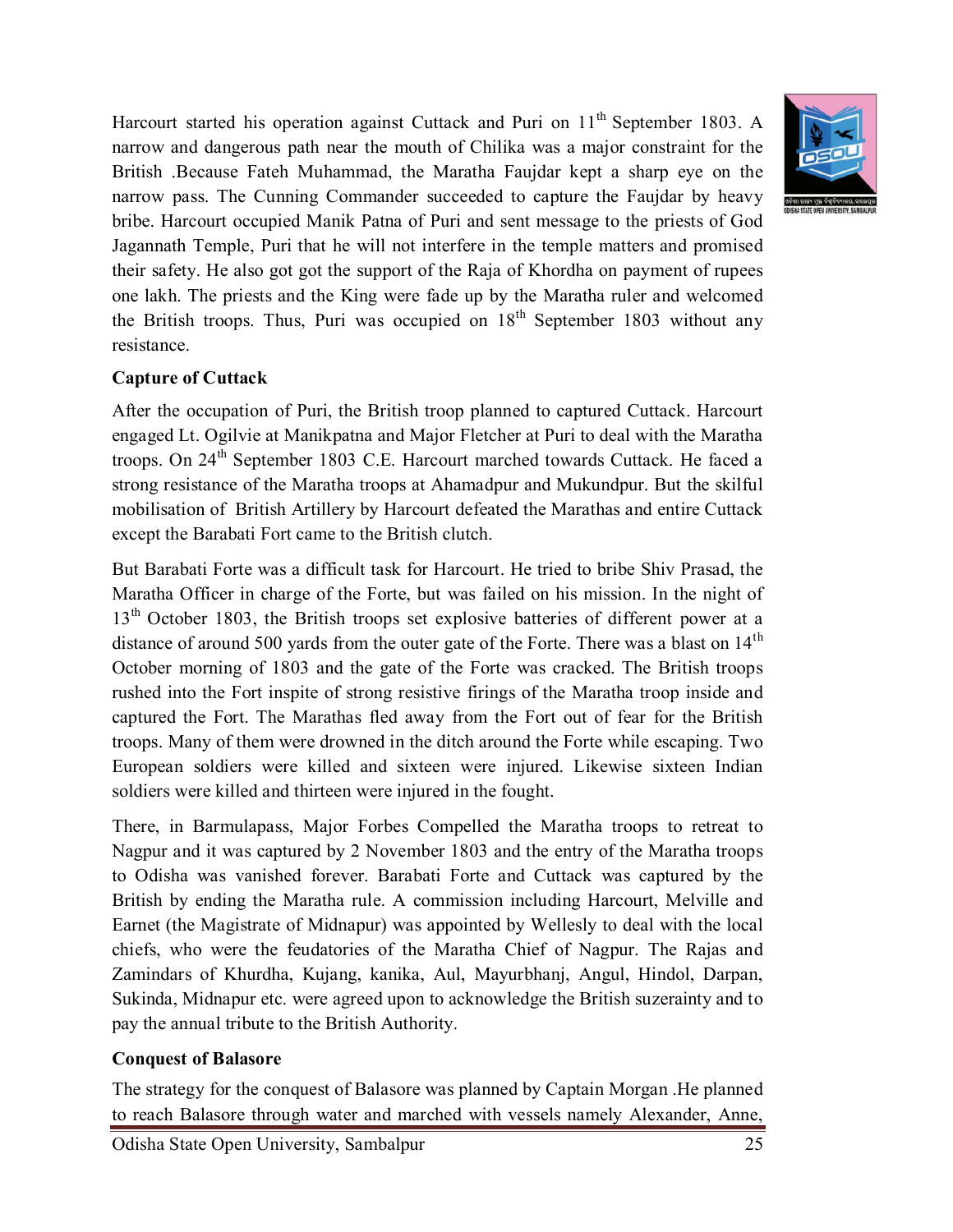George, Fairdie, Lizard, Scurage and an ammunition boat under his command. He reached Balaramgahri, a small Maratha Port through river Budhabalanga and entered Balasore town without any resistance. Progress of his total troop through water root became very slow due to heavy rain and Morgan heard a rumour that Maratha Maratha troops were there to oppose the British Army. So he moved with two small canon boats and three hundred soldiers in small boats into Balasore town. The resistance of the Marathas was feeble. Captain Morgan's British troop created fear among the Marathas who fled away from the town on 21 September 1803 C.E. night. Balasore was fully occupied by Captain Morgan on 22 September 1803 C.E. After one week Captain Morgan sent a troop under the command of Slye to capture Soro. The Marathas were defeated and fled away from Soro towards Bhadrak. The path from Balasore to Cuttack was now clear for the British. By the order of Colonel Fenwich, Captain Lamb began his operation on the north-east of river Suvarnarekha and captured Pataspur, Kamarda, Bhogarai, Shahbanda, Jamukunda etc. and brought the Zamindars under British control. By the treaty of Deogaon on 17 December 1803 between Raghuji Bhonsle and the British. Cuttack and Balasore came under the East India Company.

#### **Occupation of Sambalpur**

After Baramula Pass was occupied by Major Forbes on  $2<sup>nd</sup>$  November 1803, Harcourt wrote conciliatory letters to the Rajas of Baud, Sonepur and Sambalpur to acknowledge the British authority and they accepted it by paying annual tributes. Sambalpur was not included in the treaty of Deogaon. So Major Broughton in January 1804 captured Sambalpur by defeating Maratha Governor Tantia Pharnavis. He signed a friendly treaty with queen Ratnakumari of Sambalpur and the local chiefs of Gangapur, Raigarh, Bamra, Bonietc. But Sambalpur was not handed over to the British. So Wellesly got Sambalpur from Raghuji Bhonsle by threatening for war. But after Wellesly's departure, Sambalpur was restored to the Marathas by Governor-General Barlow. Thus, Marathas ruled again on Sambalpur from 1806 C.E. to 1817 C.E. They were again driven out from Sambalpur in 1817. The Chouhans ruled Sambalpur from 1818 to 1849 C.E. Later on 1849 C.E. Sambalpur was annexed to the British by the Doctrine of Lapses policy of Dalhousie.

### **3.4 EARLY COLONIAL ADMINISTRATION**

Lord Wellesly, after Odisha was occupied in 1803, the then Governor-General of India appointed John Melville to accompany Colonel Harcourt as "Commissioner for setting affairs at Cuttack". They tried to win people's faith on the East India Company for setting good administration. But it took two years for them to drive the Marathas totally out of Odisha.

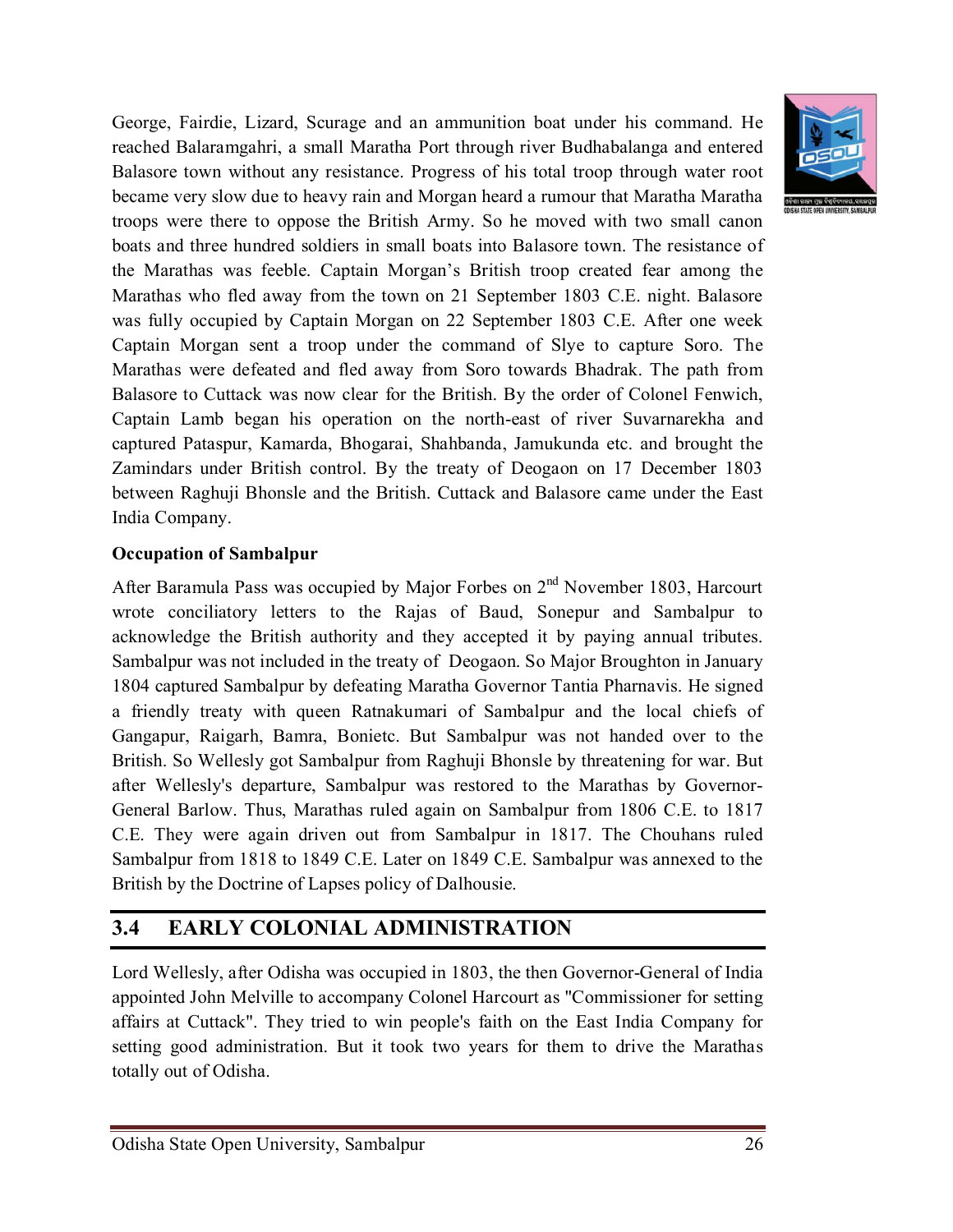

Both the Northern and Southern division were amalgamated by the Regulation of 1805 with the head quarters at Puri. The Board of Revenue at Fort William of Calcutta was vested with the revenue matters. The civil suits prevailing in Bengal was extended to Odisha by by the Regulation –XIV of 1805 C.E. George Webb, by this new arrangerment took over the charge of collector from Charles Grome and Robert Ker became the Judge and Magistrate of the whole province.

The British treasury in Odisha was located at Cuttack .So it was difficult for the collector to supervise the treasury from Puri. The office of the Commissioner was established at Cuttack as per Regulation of 1818 C.E. He was vested with the powers of the Revenue Board, Board of Trade, Provincial Court of Appeal and Circuit Court. The Collector of Cuttack Province was appointed as the Collector of Balasore, Wilhinson of Cuttack and R. Hunter as the Magistrate and Collector of Puri. Cuttack was declared as the  $19<sup>th</sup>$  Commissionership of Bengal Presidency having jurisdiction over Puri, Cuttack, Khurdha, Balasore, Midnapur, Nuagan, and Hijiliby the Regulation -1 of 1829 C.E. The Commissioner also functioned as Superintendent of the Tributary Mahals.

## **3.5 LAND REVENUE SETTLEMENT**

It was not possible on the part of Colonel Harcourt and John Melville to wipe out the Maratha land revenue policy after they were entrusted with the duty of revenue collection. British administration introduced one year revenue settlement in 1804 C.E. and the triennial settlement was conducted from 1805 to 1808 C.E. bore no satisfactory result. The Regulation -12 of 1805 was the first important step of the British Administration for revenue collection. The tenure of this temporary settlement was 11 years and there was a provision of permanent settlement after the expirity of 11 years to issue Pattas to the ryots. Rent-free sanands were provided to the Jagirdar of Malud as he helped the Britishers to occupy Odisha. Engagements were made accordingly with the Rajas of Narsinghapur, Athagarh, Baramba, Talcher, Tigiria, Hindol, Khandapada, Dhenkanal, Nayagarh, Ranapur, and Nilagiri. The Zamindars of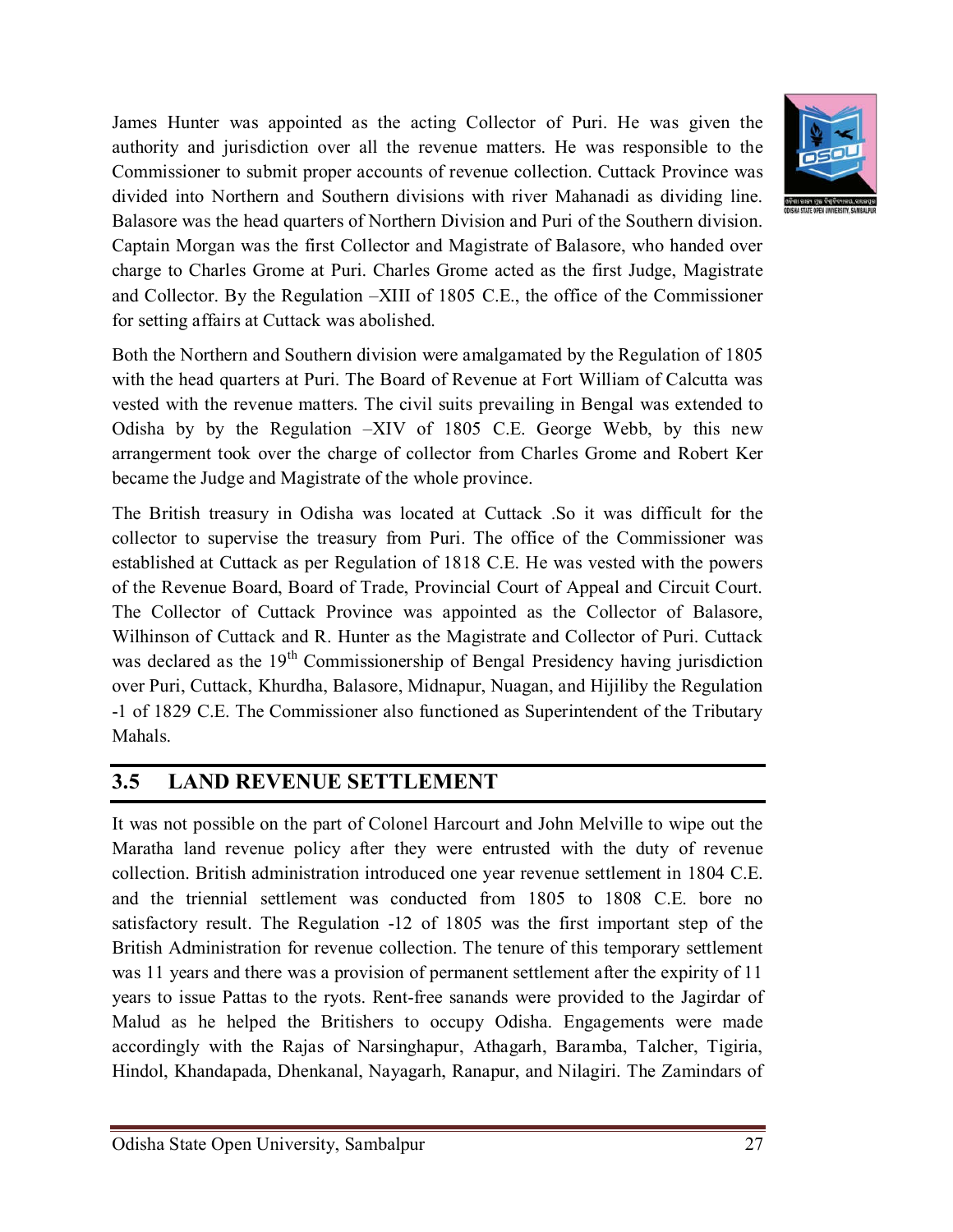Aul, Kujanga, Sukinda, Darpana, Madhupur, Malud, Haripur, Marichpur and Bhisanpur were also dealt as per the settlement.

## **Zamindari System**

By 1803 C.E. when Odisha was occupied by the British, Zamindari system had already been introduced under permanent settlement in Bengal. The Zamindars of Odisha were brought under the Regulation-12 of 1805 C.E. A fixed *Jama* in perpetuity was to be paid to the company. The Bengali Zamindars had access in Odisha to purchase land. As they stayed away from the estate, they appointed amlas to collect revenue. The peasants were ignorant about the regulations. These amlas collected more amount than the legal rent. A thirty years settlement was introduced in 1837 C.E., as the proposal of permanent settlement was rejected by the British Royality. This thirty years settlement was made after a careful survey and field investigation and to provide individual rights of each land holder and under-tenant. The Zamindari was subject to change for non-payment of the amount fixed by the British authorities. The new Zamindari system was introduced by Lord Cornwallis in 1793 C.E. and was prevaileant in Odisha after British occupation. The Zamindars were the intermediaries who collected land revenue from the tenants and paid a fixed amount to the British authorities as per their regulation.

### **Demerits of Zamindari system**

The Zamindari system was an oppressive system for the village cultivators. The rent paid to the Zamindars was so high. Their rights on the land was not secured .Their was no relaxation of rent in case of bad harvest or crop damage. The system was also inconvenient for the Zamindars as they faced difficulties to pay the fixed amount to the British authorities as the amount was huge.

### **Ryotwari System**

The Ryotwari system was developed by Captain Alexander Read and Sir Thomas Murno by the end of  $18<sup>th</sup>$  CE. This system termed the individual cultivators as ryot. These ryots were given full rights regarding sale, transfer and leasing of the land. Under this system land revenue was paid directly to the State by the farmers. This system was prevalent in most of the Southern parts of India.

In Odisha, the Ryotwari system was replaced the Zamindari system in "Ganjam Plains" of Chhatrapur, Berhampur, and Ghumuser in early 19<sup>th</sup> century C.E. The system ensured the tenants of their rights over land and a fixed amount of annual rent. The peasant was given a land document called "*patta*" mentioning the amount and kind of land the ryot (peasant – cultivator) and also the rent he has to pay. *Merits and demerits of Ryotwari system*

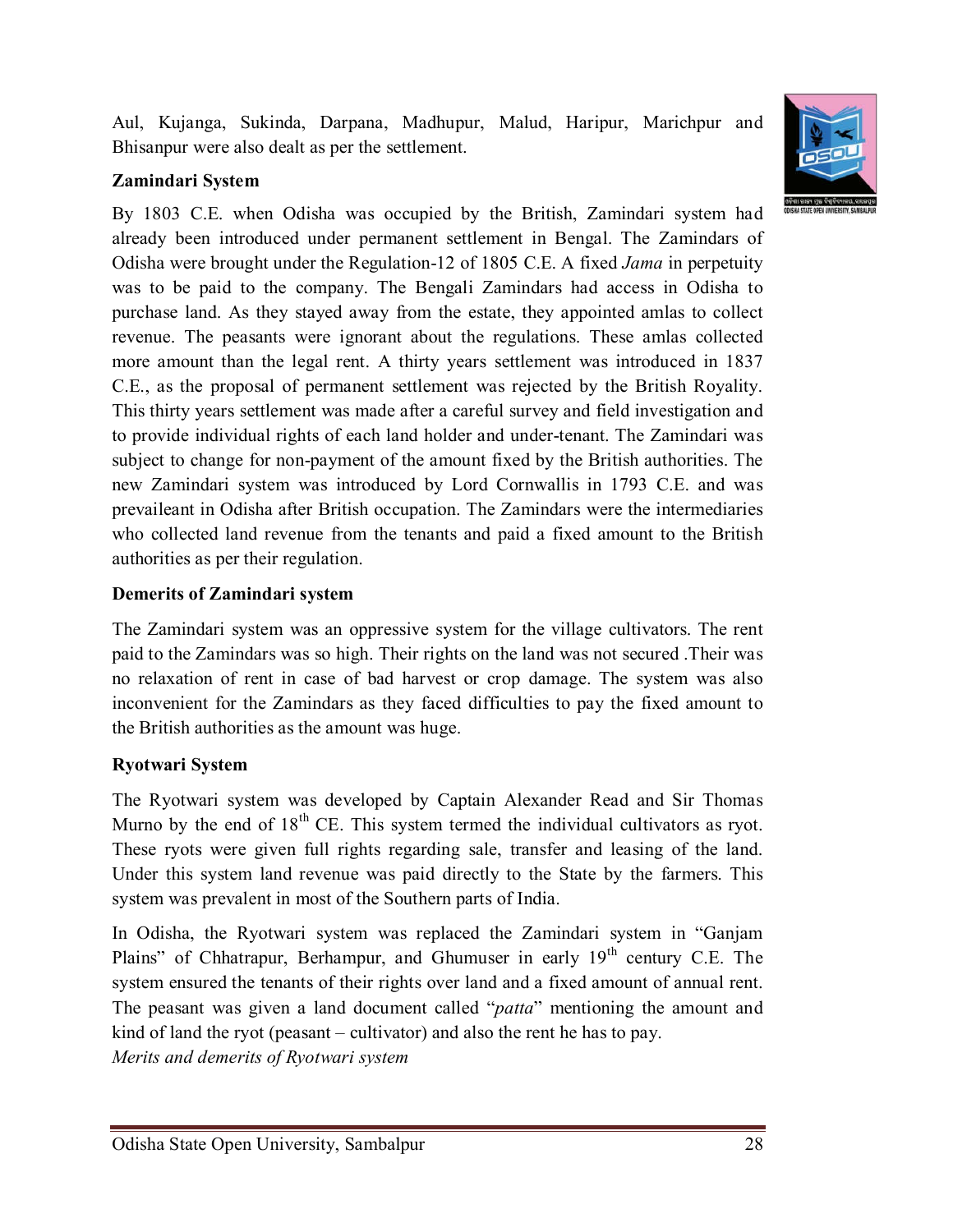The merit of the system was that it eliminated the middlemen who collected heavy amount from the Ryots (peasant-cultivators). The ryot was given a document called "*patta*" from which he was sure of the amount to be paid by him towards land revenue. He was also given the right to sale, transfer, lease his land.



The demerits of Ryotwari system were that the subordinate revenue officials were given much power and their activities were not adequately supervised. The Mahajans or money lenders exploited the peasants and sometimes evicted then from their land.

### **Mahalwari system**

Land revenue collection under this system was not based on individual farmer. One village was treated as "Mahal" or unit of revenue collection. Under this system, the village headman or Zamindar as the case may be, collected revenue from the whole village or Mahal.

In the system both the Zamindars and the village headman played an equal role and class. Devised by Holt Mackenzie in 1822 C.E., the system was prevalent in North Western provinces of the Bengal Presidency, Agra, Awadh, Madhya Pradesh and Punjab.

Mahalwari system was prevalent in Sambalpur district of Odisha. Land revenue collection was vested both upon the Zamindars and village headman. Sambalpur district was divided into two tracts:-*Khalsa Zamindari*. *Khalsa* referred to such land held by village headmen directly from the British Government. The Zamindari was a feudal system headed by the Zamindars. *Khalsa* consisted of 119 *Malguzari*, 870 Gauntia and 16 Ryotwari villages within an area of 1657 sq. Miles. Zamindari was confined to 17 in number within 3,248sq. miles.

The lease of land was granted to Zamindars, Gauntias, Birtias or Umra for collection of revenue. Kinds of land named as *Bhogra*, *Devottara* or *Brahmottara* was tax-free. Benefits of *Bhogra*, was enjoyed by concerned Zamindars, Gauntias, Birtoas or Umra etc.or sometimes to the village chowkidar. However, the amount of tax-free land differed in the cases. *Brahmottara* kind of land was granted to the Brahmins and *Devottara* to the religious Institutions.

#### **Demerits of Mahalwari system**

The system had short-term settlements which was expensive and harassing for the tenants. Zamindars or Gauntias exploited tenants. Sometimes the tenants were forced to do "*Bethi*" (forced labour) for these land lesees. They had also to satisfy the Zamindars or landowners by paying *Nazarana* (present) to get the land for cultivation.

### **3.6 SALT POLICY**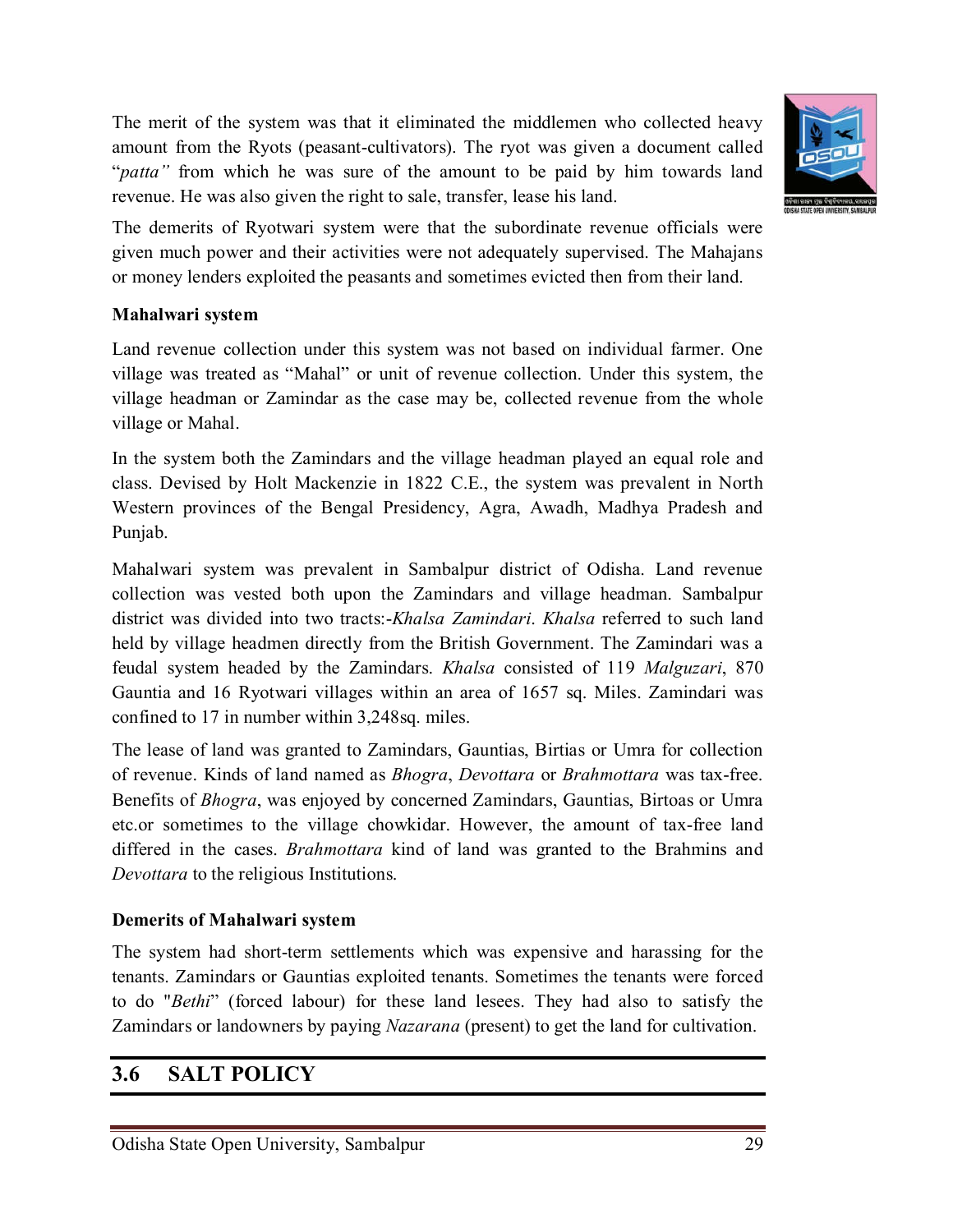After Odisha was occupied by the British, East India Company had its watering mouth on salt production of Odisha. They found it as a considerable source of public revenue. The British authorities passed a Regulation in 1804 to monopolise over salt manufacture in Odisha. After the Regulation, salt manufacture in Odisha was totally under the control of East India Company. Private manufactures of salt were allowed only after obtaining a licence from the Government. They have to pay salt duty of twelve annas per every mound of salt sold by them. James Ing took over the charge of first salt agent in Odisha in1806. Regulation XXII 0f 1817 C.E. increased the company's monopoly over salt. Salt was manufactured in Balasore, Cuttack and Puri districts by the malangis on the land of the Zamindars. James Ing, the salt agent proposed that the salt lands under the jurisdiction of the Zamindars to be transfer to concerned salt department. When the proposal was carried out the

Zamindars were paid 1 ½ annas per each mound of salt manufactured from their land along with certain amount of salt as Khorakee (dietary allowance). The policy gained dissatisfaction of the public. After 1817 C.E. Robert Kar the first commissioner took interest in salt preparation and redressed of grievances of the people.

## **3.7 JAIL AND POLICE ADMINISTRATION**

Odisha was occupied by the British in 1803 C.E. The Maratha judicial and police system was kept intact by the British rule till 1804 C.E. Criminal laws prevalent in Bengal were extended to Odisha by Regulation-4 of 1804 C.E. The Superintendent of police was vested with Magistrate power. He was subordinate to the Board of Commissioners of Cuttack. Cornwallis code was implemented in Odisha in 1805 C.E. Judge-cum-Magistrative Policy was placed. Thanas in Odisha were established by the new Regulation .Darogas were appointed in Police Stations or Thanas. Constables were under the Darogas and Chowkidar was appointed as village police.

The Jail administration was not clear in the early stage of British rule. Jails were there at Cuttack and Puri. At the earlier jail administration Covict officer and warder were appointed in jails from amongst the quaidies. They were treated as public servants. There was perhaps a reformation in jail administration towards late  $18<sup>th</sup>$  century C.E. Jailors, Jail, Superintendents, warders etc. were appointed for jail administration.

## **3.8 LET US SUM UP**

Maratha Governors in Odisha permitted the British East India Company to set factories at Balasore, Cuttack and Pipli. There prevelled Mal-administration and oppression of peasants in Odisha. The Cunning Britishers played a trick upon the situation. They left no stone altered to bribe the Maratha administrators. The coast of Odisha was another attraction for the Britishers. Initially, they had a little threatening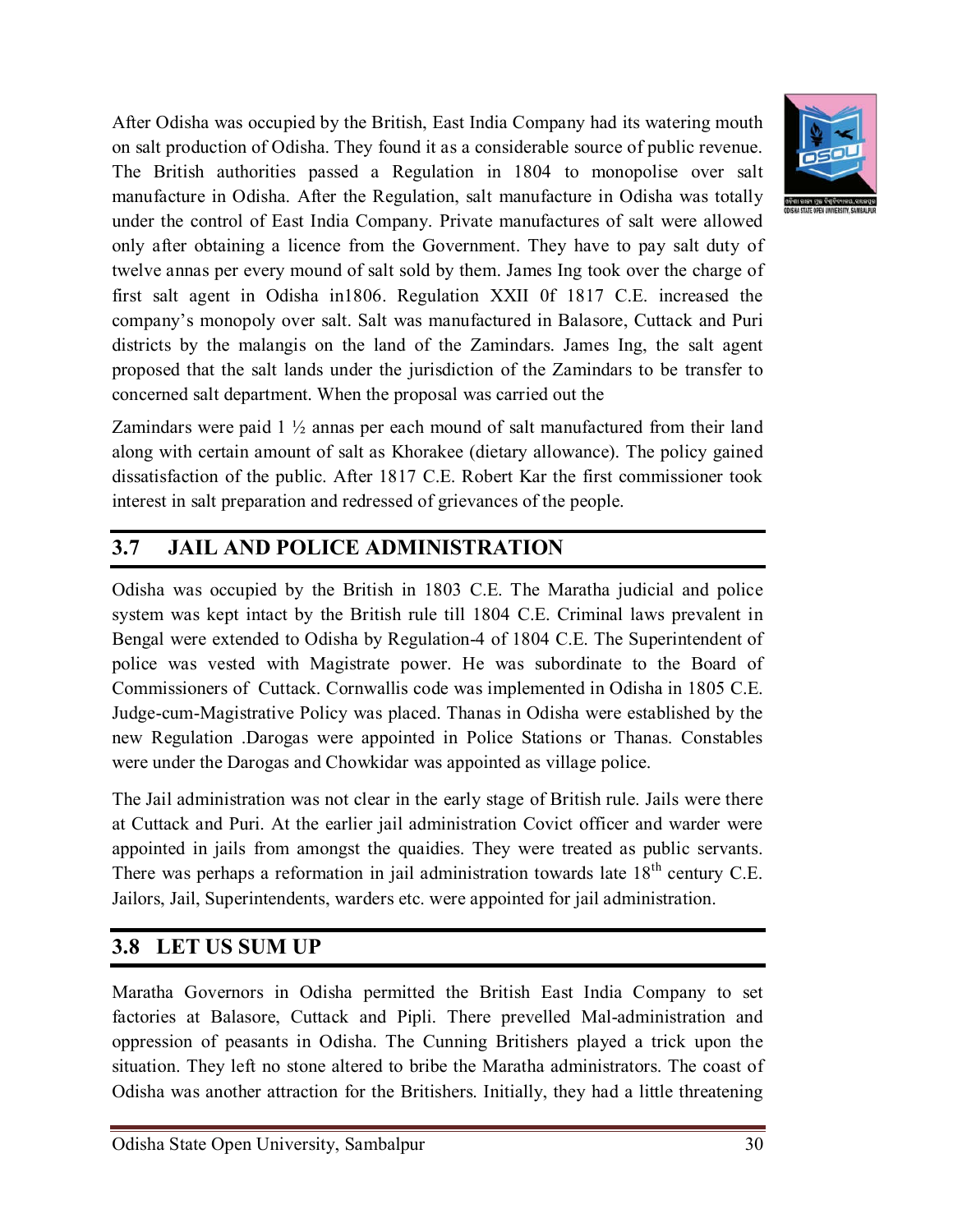to the Marathas and signed several treaties for commercial purpose. Odisha was occupied during 1803 to 1804 C.E. after Harcourt; the military officer took over the charge. The diplomat British administration made peoples' faith on God Jagannath a weapon to win the support of Odisha. They did not interfere in the matters of Jagannath Temple administration and favored the priests and other temple men with free-land grants etc.



After the occupation of Odisha, British authorities made Puri as the administrative headquarters. James Hunter was the first acting Collector of Puri. Cuttack Province was divided into two divisions. The Northern Southern division with river Mahanadi as dividing line. Balasore was the headquarters of Northen Division and Puri was of the Southern Division. Captain Morgan was the first Collector and Magistrate of Balasore. By Regulation-XII of 1805 C.E. the office of the "Commissioner for setting affairs at Cuttack" was established.

In order to organize revenue collection in a wise way, the temporary settlement was first introduced. The tenants were given land for cultivation and after 11 years they were issued pattas and were able to sale, transfer the land. Types of land and annual rent was mentioned in the pattas of a land. Ryotwari system and Mahalwari system were also introduced. These systems reduced the oppression of middlemen and the tenants directly paid land revenue to the Government. The commercial eyes of the Company were centered upon salt manufacture in coastal Odisha. It passed a Salt Act and monopolized over salt manufacture in Odisha. The manufactures were not allowed to produce salt without obtaining license from the company, they had to pay  $1 \frac{1}{2}$  anna per mound of salt produced. The producers were given some amount of salt for as khoraki (personal use).

Thanas, Courts and Jails were established to maintain law and order. Officers like Darogas, Constables and Choukidars were appointed in Thanas, Magistrates, Judges, Jail Officers for judiciary and jail administration.

## **3.9 KEY WORDS**

Gauntia : A small land owner next to village head man Bhogra : Rent- free land given to various revenue collectioners Devottar : Rent-free land given to the religious Institution Brahmottar : Rent-free land given to the temple priests and Brahmins Bethi : Work without wage Malngi : British field agent to supervise salt manufacture Patta : A land document